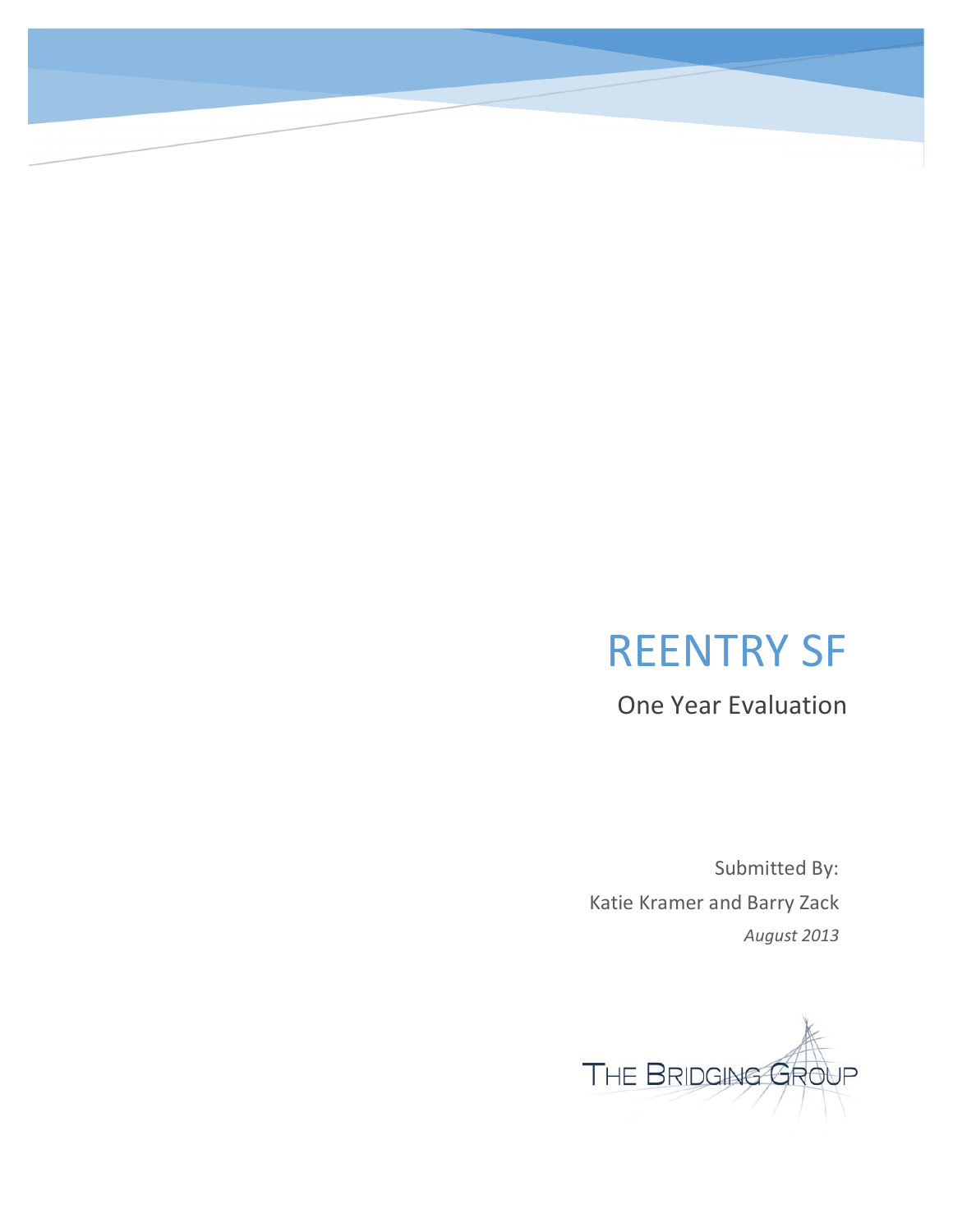### TABLE OF CONTENTS

|                                                                                                                                                                                                                                     | $\mathbf{2}$     |
|-------------------------------------------------------------------------------------------------------------------------------------------------------------------------------------------------------------------------------------|------------------|
| Program Overview 2                                                                                                                                                                                                                  |                  |
|                                                                                                                                                                                                                                     | $\overline{2}$   |
|                                                                                                                                                                                                                                     | $\overline{3}$   |
|                                                                                                                                                                                                                                     | $\boldsymbol{6}$ |
|                                                                                                                                                                                                                                     | $\overline{7}$   |
| Figure 2: Reentry SF Collaboration <u>[1944]</u> The collection of the collection of the collection of the collection of the collection of the collection of the collection of the collection of the collection of the collection o |                  |
|                                                                                                                                                                                                                                     | 9                |
|                                                                                                                                                                                                                                     | 9                |
| Table 1: Data Collection Methods 2008 2009 2012 2022 2023 2024 2022 2023 2024 2022 2023 2024 2022 2023 2024 20                                                                                                                      |                  |
|                                                                                                                                                                                                                                     | 10               |
|                                                                                                                                                                                                                                     |                  |
| Charts 1-4: Reentry SF Participant Demographics _________________________________11-12                                                                                                                                              |                  |
|                                                                                                                                                                                                                                     |                  |
|                                                                                                                                                                                                                                     |                  |
|                                                                                                                                                                                                                                     |                  |
|                                                                                                                                                                                                                                     | 14               |
| Table 4: Re-Arrest Rates for RSF vs. Non-RSF Probation Clients _________________                                                                                                                                                    | 15               |
|                                                                                                                                                                                                                                     | 16               |
| Table 5: Collaborator Stakeholders Focus Group Participants ____________________                                                                                                                                                    | 16               |
| Table 6: Characteristics of Clients Participating in Focus Group or Interview                                                                                                                                                       | 16               |
|                                                                                                                                                                                                                                     | 17               |
|                                                                                                                                                                                                                                     | 17               |
|                                                                                                                                                                                                                                     | 21               |
| <b>Lessons Learned and Recommendations</b>                                                                                                                                                                                          | <u>23</u>        |
|                                                                                                                                                                                                                                     | 23               |
|                                                                                                                                                                                                                                     | 24               |
|                                                                                                                                                                                                                                     | 25               |
| <b>Appendices</b><br><u> 1989 - Johann Stoff, deutscher Stoffen und der Stoffen und der Stoffen und der Stoffen und der Stoffen und de</u>                                                                                          | <u>26</u>        |
| Appendix A: Reentry SF Program Brochure                                                                                                                                                                                             |                  |
| Appendix B: Collaborative Stakeholder Focus Group Guide                                                                                                                                                                             |                  |
| Appendix C: Collaborative Stakeholder Survey                                                                                                                                                                                        |                  |
| Appendix D: Program Participant Focus Group Guide (Engaged Participants)                                                                                                                                                            |                  |
| Appendix E: Program Participant Interview Guide (Non-engaged Participants)                                                                                                                                                          |                  |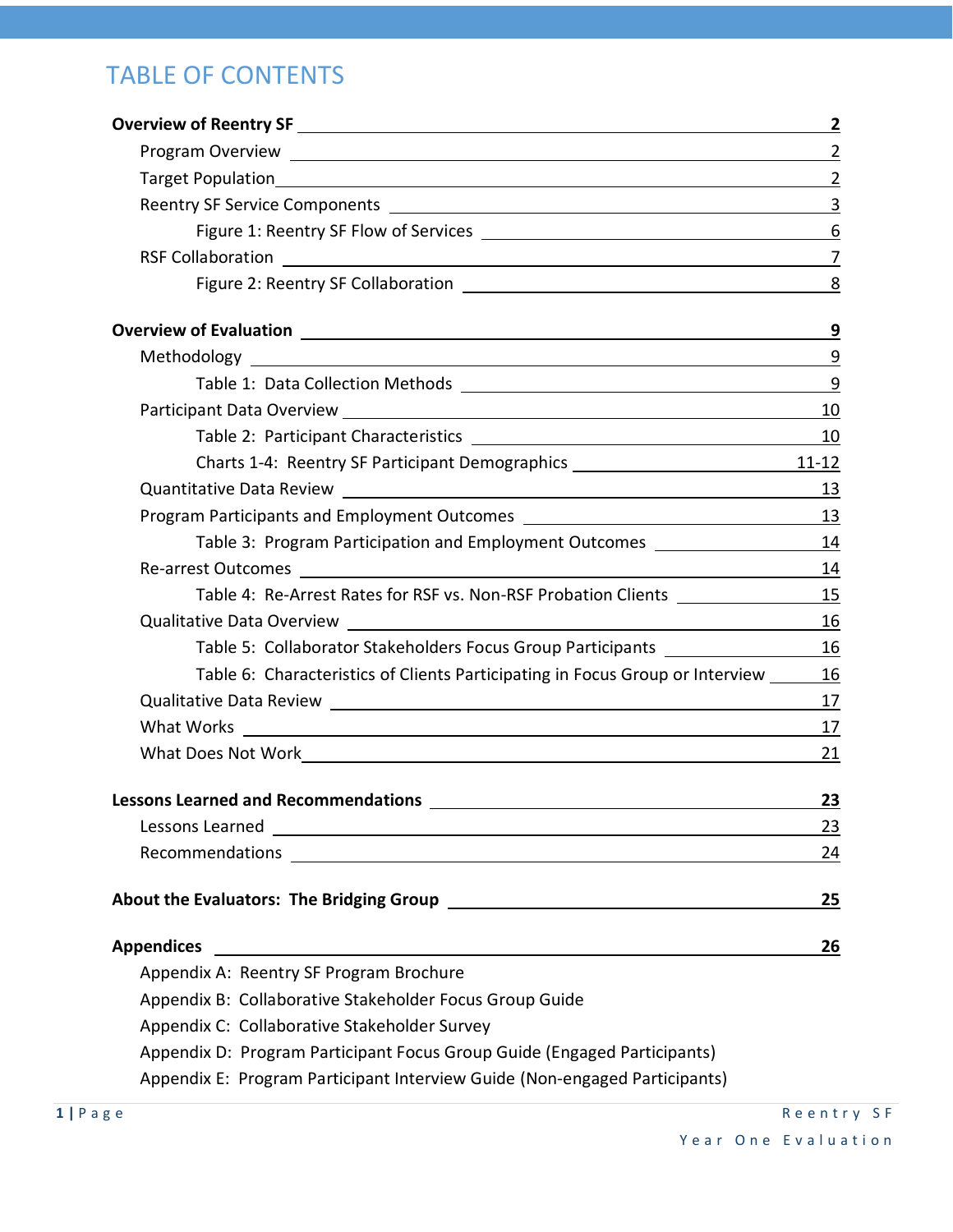## OVERVIEW OF REENTRY SF

#### **PROGRAM OVERVIEW**

Reentry SF (RSF) offers a comprehensive array of reentry services including: work readiness training, work based assessment, mental health and substance abuse treatment and prevention, mentoring, education programs, vocational skills training, supportive services, and job placement and retention. Reentry SF creates a pathway for building new skills and permanently exiting the criminal justice system. The program goal is to reduce recidivism of clients by 50% over a five year period, improve public safety and inspire enrichment of both human and social capital. See Appendix A for the Reentry SF Program Brochure.

#### **TARGET POPULATION**

The target population for RSF is adult men and women (over age 18) who are on probation in San Francisco under one of two types of supervision, Post-Release Community Supervision (PRCS) or 1170 (h) Mandatory Supervision.

**Post-Release Community Supervision -** People released from State Prison on or after October 1, 2011 who served a sentence for a non-serious, non-violent, non-sex offense are released to Post-Release Community Supervision (PRCS), which is the responsibility of the Adult Probation Department. Prior to October 1, 2011 these individuals would have been on State Parole with the California Department of Corrections and Rehabilitation (CDCR). PRCS violations are heard in San Francisco Superior Court, and revocation sentences are served in San Francisco County Jail.

**PC1170 (h) Mandatory Supervision** - Individuals convicted of certain felonies on or after October 1, 2011 may be sentenced to San Francisco County Jail for more than 12 months. Individuals sentenced under PC1170 (h) may be sentenced to the low, mid, or upper term of a triad. Individuals may be sentenced to serve that entire time in County Jail, or may be sentenced to serve that time split between County Jail and Mandatory Supervision. Mandatory Supervision is the responsibility of the Adult Probation Department.

While, per AB109, these clients' most recent offenses are non-serious, non-violent, and non-sex offenses, many have extensive criminal histories and significant unmet needs. 89% of PRCS clients and 88% of those on Mandatory Supervision have been assessed as high risk for

*"The name says it all – Reentry SF… It's about putting criminality behind you."*

recidivating, per the COMPAS assessment tool. Those on PRCS have an average of eight prior felony convictions. Thus, Reentry SF is engaging high risk and high needs clients.

*- RSF Participant*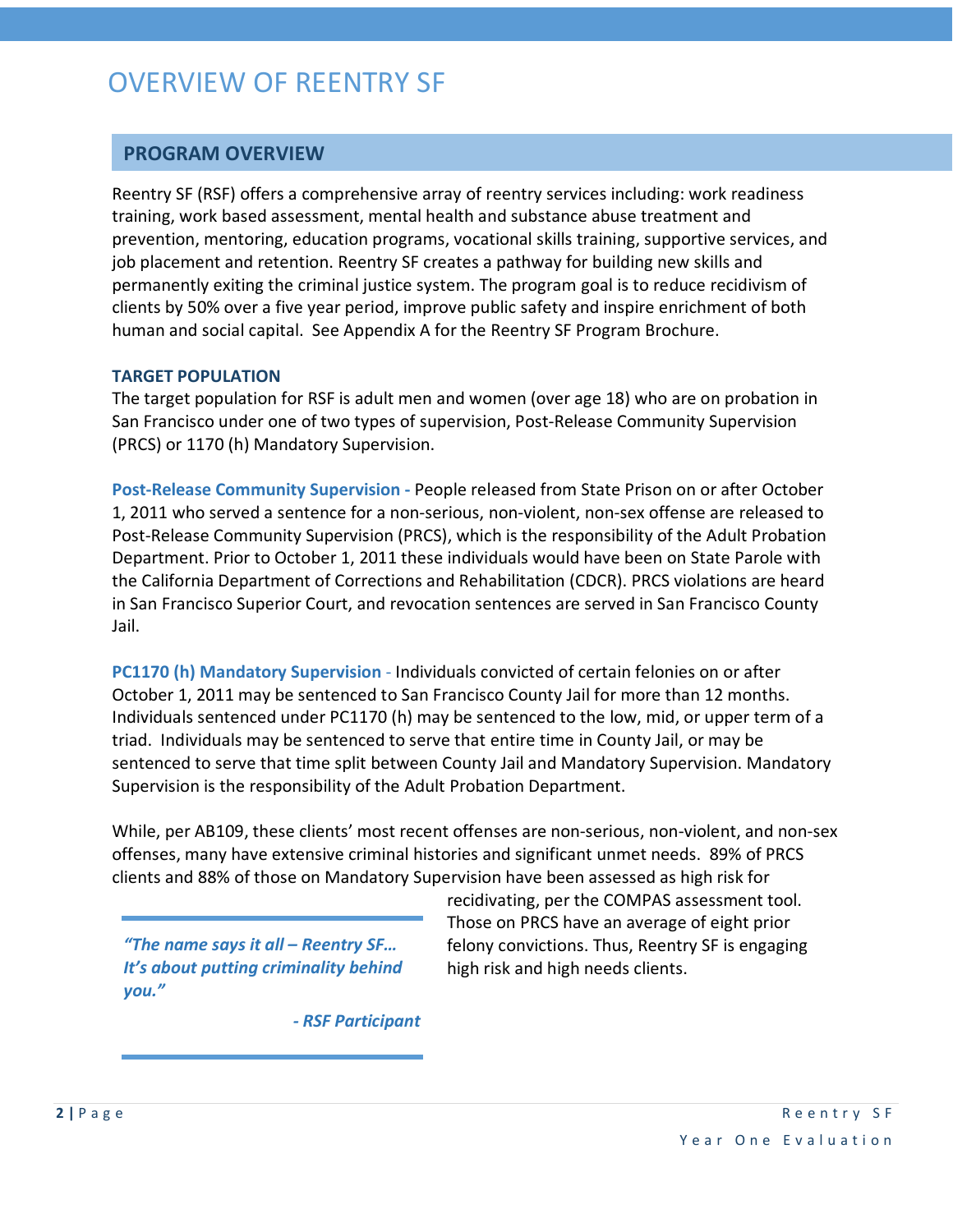#### **REENTRY SF SERVICE COMPONENTS**

Reentry SF service components are broken down into three service phases. The following is a brief description of each program component by service phase:

#### **Phase 1**

**Referrals -** Utilizing the COMPAS Assessment, APD Deputy Probation Officers (DPOs) assess employment needs and job readiness for men and women who meet the eligibility criteria. They then make appropriate referrals of eligible clients to Goodwill for Reentry SF.

**Pre-Release Services -** Eligible men who are identified in the Reentry Pod at San Francisco County Jail can attend a RSF Orientation while still in custody. At this time, the program is described and expectations and outcomes are discussed with the potential participants. If participants are interested in enrollment into Phase 2 of Reentry SF, they are given a card with the necessary contact information and days and times to report to the program once released from custody. During Phase 1, individuals also attend weekly job readiness trainings in order to prepare for reentry.

**Pre-Release Services were introduced to Reentry SF too late to be included in this evaluation.**

#### **Phase 2**

**Orientation -** Goodwill Industries oversees a weekly, hour-long orientation in the community. Clients learn about RSF benefits and requirements. After this orientation, clients work with their DPOs to determine if Reentry SF is in fact an appropriate placement.

**Assessment/Enrollment** - Goodwill oversees a comprehensive assessment and enrollment process that includes intake, educational and vocational (PESCO) assessment, and walks clients through the results of the assessments so they can better understand their literacy needs, and the results of the PESCO vocational assessment.

**Resource Specialist/Barrier Removal** – This is a critical RSF component. In this phase of Reentry SF, clients seek to gain stability through addressing and overcoming basic barriers to selfsufficiency through employment or educational pursuits. The Resource Specialist helps clients attain documents like California ID/CDL, birth certificate, and social security cards, and provides resource navigation assistance so that clients get access to needed housing, food, health care, parenting support, behavioral health, and childcare support. By overcoming these barriers, clients set a foundation for moving through other aspects of RSF. Reentry SF uses a point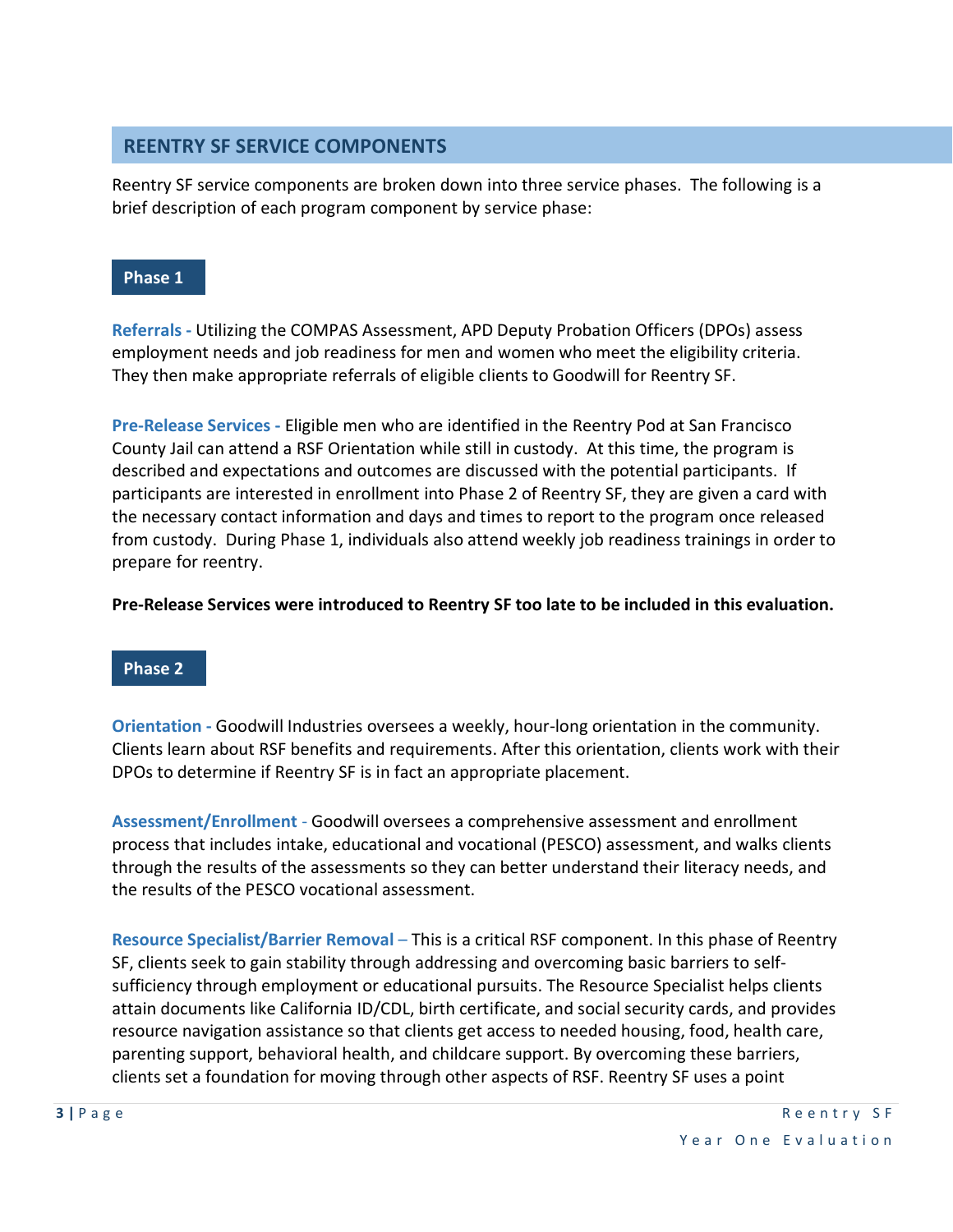system in this phase. Each critical "barrier to employment" is assigned point values. When a client overcomes all barriers, she/he has achieved the requisite 60 points, and can move on to Career Advising and working with the Employer Engagement Specialist.

*"The biggest success is seeing a client who went from no housing, drug use problems and no right to work documentation, to seeing them find a job that they enjoy doing. The process may take a long while, but to see the transformation is worth it."*

*-RSF Provider*

#### **Job Readiness Training (JRT)** - While

clients are in the barrier removal phase, they also participate in a three-week job readiness curriculum that covers soft skills such as attitude and behavioral exercises like filmed mock interviews, and JRT also helps clients build resumes, cover letters, and references.

#### **Phase 3**

**Work Based Assessments** – Clients that complete the job readiness training can spend up to two-weeks "on the job" being observed by staff. Reentry SF staff then engage in constructive conversations with clients regarding their performance, all with the goal of preparing the client for a longer term transitional or unsubsidized work position.

**Digital Literacy** – Many clients do not have strong or any familiarity with the digital world. Goodwill has an onsite digital literacy program that walks clients through the world of computers, basic computer processing, and internet navigation. All clients receive a flash drive through this component so they can save all of their work readiness and other documents.

**Career Advisors** – Career advisors in some cases play an as needed Resource Specialist role to address client barriers that emerge after they have completed the barrier removal phase. The primary goal of this position however is to work closely with the client and Reentry SF Employer Engagement Specialist to ensure that the client has updated resumes, cover letters, references and has fine-tuned interviewing skills so that the client becomes better prepared for a transitional or unsubsidized job interview.

**Employer Engagement Specialist** – This position studies trends in the labor market and strengthens relationships with employers in all sectors. The Specialist works closely with client and Career Advisor to connect clients to employment that is aligned with interests and talents.

**Employment Placement** – Reentry SF clients get connected to transitional (subsidized wage), as well as unsubsidized positions. RSF is fortunate to have Goodwill Industries as a core partner. Goodwill Industries is a thriving Social Enterprise. As a leading employer of highly at-risk clients, Goodwill also permanently hires some Reentry SF clients for warehouse, retail, and other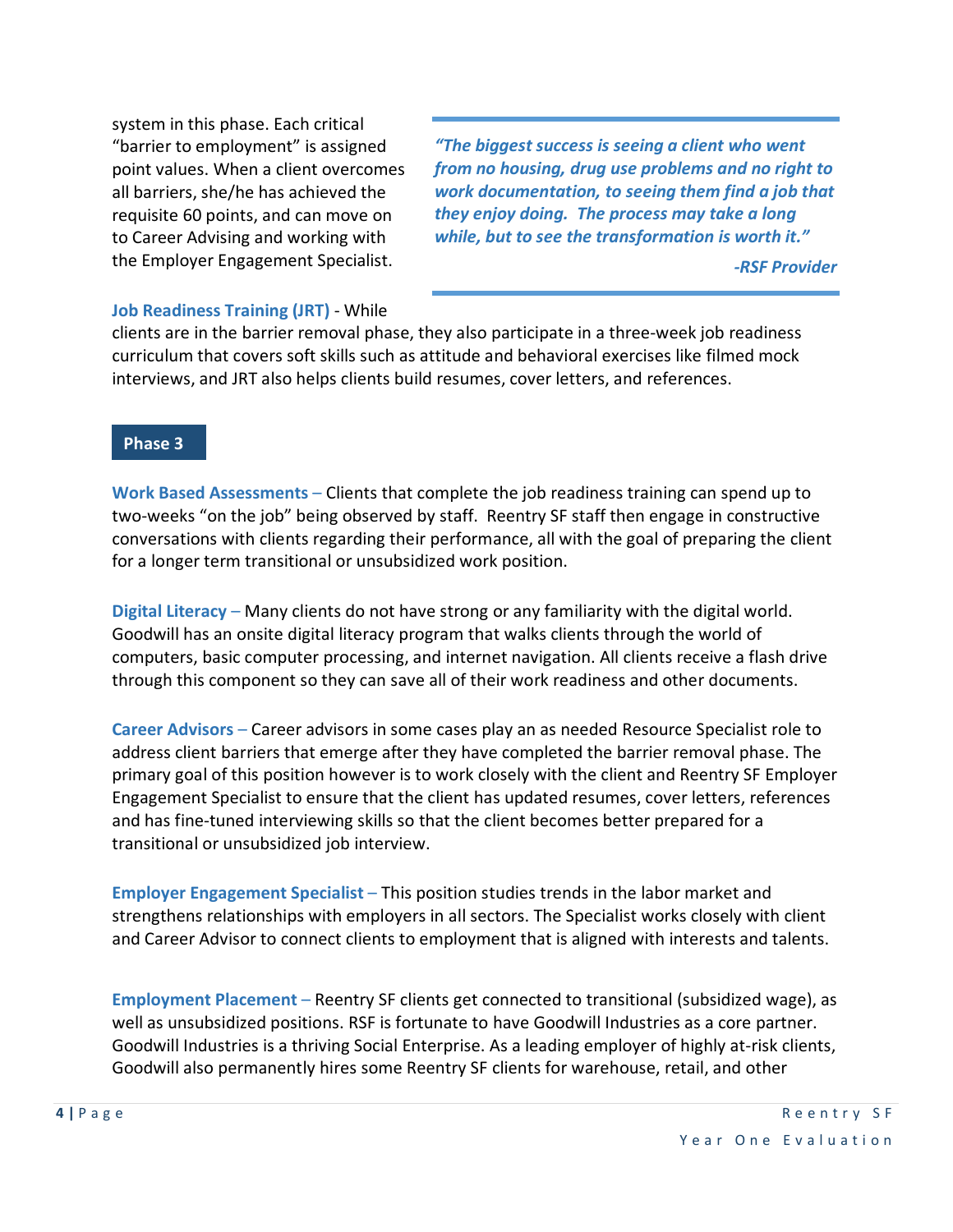administrative positions. Dovetailing with the employment opportunities at Goodwill is the role of the Employer Engagement Specialist who seeks other longer-term employment and career pathways for clients as they become ready for work in an unsubsidized environment.

#### **Available Services Through All Phases**

**Collaborative Case Management** – The Reentry SF team comprised of representatives from community services providers and the SF Adult Probation Department convenes weekly for programmatic troubleshooting and troubleshooting client needs. This format allows the team to more nimbly identify and troubleshoot evolving issues such as behavioral health, child support, income/benefits, and a variety of other issues.

**Behavioral Health Services** – While the SF Department of Public Health is the primary provider of behavioral health services to RSF clients, Reentry SF partner Healthright360° is a vendor of DPH and can get RSF referrals through the DPH system, or from RSF provider referrals. The priority is to ensure that when a RSF client begins to display a potential behavioral health issue, that the team efficiently responds and ensures the client gets as needed access to services.

**Mentoring** – The RSF mentoring group meets weekly. The Senior Ex-Offender Program facilitates sessions focused largely on developing trusting and positive peer relationships, building life skills, examining cognitive decision making, and resource sharing.

**High School/GED Program** – While clients are in all phases of RSF, if they do not have a GED or high school diploma (HSD), they are required to work towards an educational goal. There is an accredited Five Keys Charter School on site at Goodwill. RSF clients that do not have an HSD or GED will be referred into the program on a schedule that is aligned with a reentry plan that also includes other service access requirements. Graduates of Reentry SF will have completed their academic goals.

> *"I enjoy every minute of it [RSF]. I enjoy getting up in the morning. I'm doing something positive. How to be a better person. Positive. Everything is positive. It's wonderful. Inspiring."*

> > *- RSF Participant*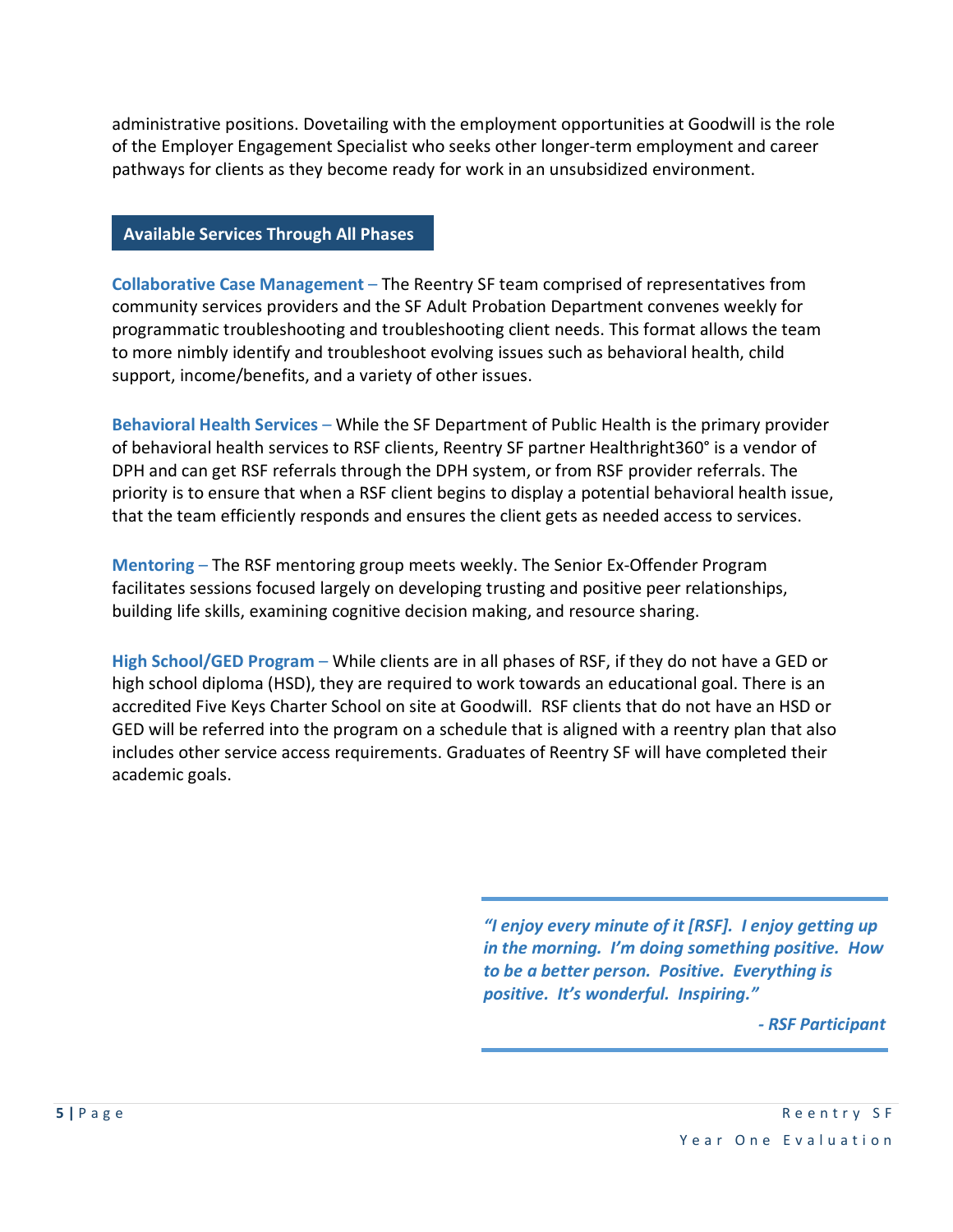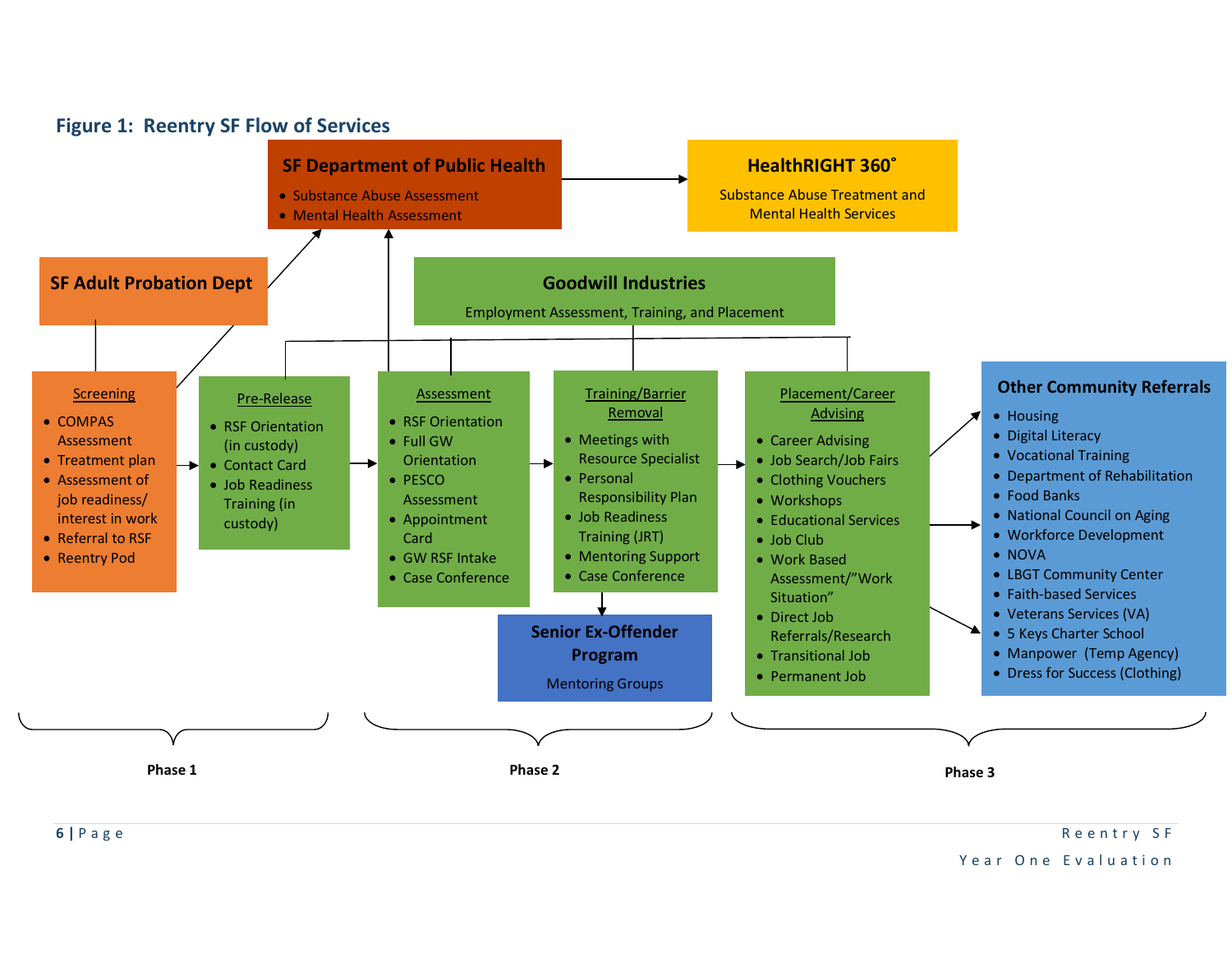#### **RSF COLLABORATION**

Reentry SF is a partnership of the San Francisco Adult Probation Department, Goodwill Industries of San Francisco, San Mateo and Marin, HealthRIGHT 360° (formerly Haight Ashbury Free Clinics – Walden House), Bayview Hunters Point Multipurpose Senior Center/Senior Ex-Offender Program, and the San Francisco Department of Public Health. RSF Partners play a variety of roles:

**San Francisco Adult Probation Department** – Conducts COMPAS assessments to determine the risk/needs of clients, refers high and medium risk clients into the Reentry SF system, and closely collaborates with the RSF team to meet the needs of clients.

**Goodwill Industries of San Francisco, San Mateo, and Marin** – Tracks post release referrals from APD, and oversees all education and employment components of RSF. Goodwill oversees Reentry SF orientation, and a comprehensive enrollment process. Resource specialists provide client barrier removal, and address client basic needs like food, housing and hygiene kits. Goodwill also has a GED/HSD program on site and provides efficient access to educational and digital literacy opportunities. Goodwill also administers the three week job readiness training, and oversees the work based assessment component. Career Advisors mentor clients that have completed job readiness and work based assessment and ensure they are prepared to meet the demands of interviewing and starting up in either transitional or unsubsidized employment. The Employment Engagement Specialist works directly with employers to carve out job opportunities that are aligned with the skills and interests of Reentry SF clients.

**HealthRIGHT 360°** –HealthRIGHT's RSF Transitional Case Manager provides critical behavioral health support to Reentry SF clients.

**Bayview Hunters Point Multi-service Center/Senior Ex Offender Program (SEOP)** – SEOP provides weekly mentoring groups to RSF clients in the community.

**San Francisco Department of Public Health** – Provides in-custody and community based behavioral health (mental health and substance abuse) assessments, health benefits assessments, and enrolls eligible clients into a robust system of behavioral health care through its Behavioral Health Access Center - BHAC.

> *"The team behind the participants are stellar. They truly care for the participants and want to see them succeed."*

> > *- RSF Staff Member*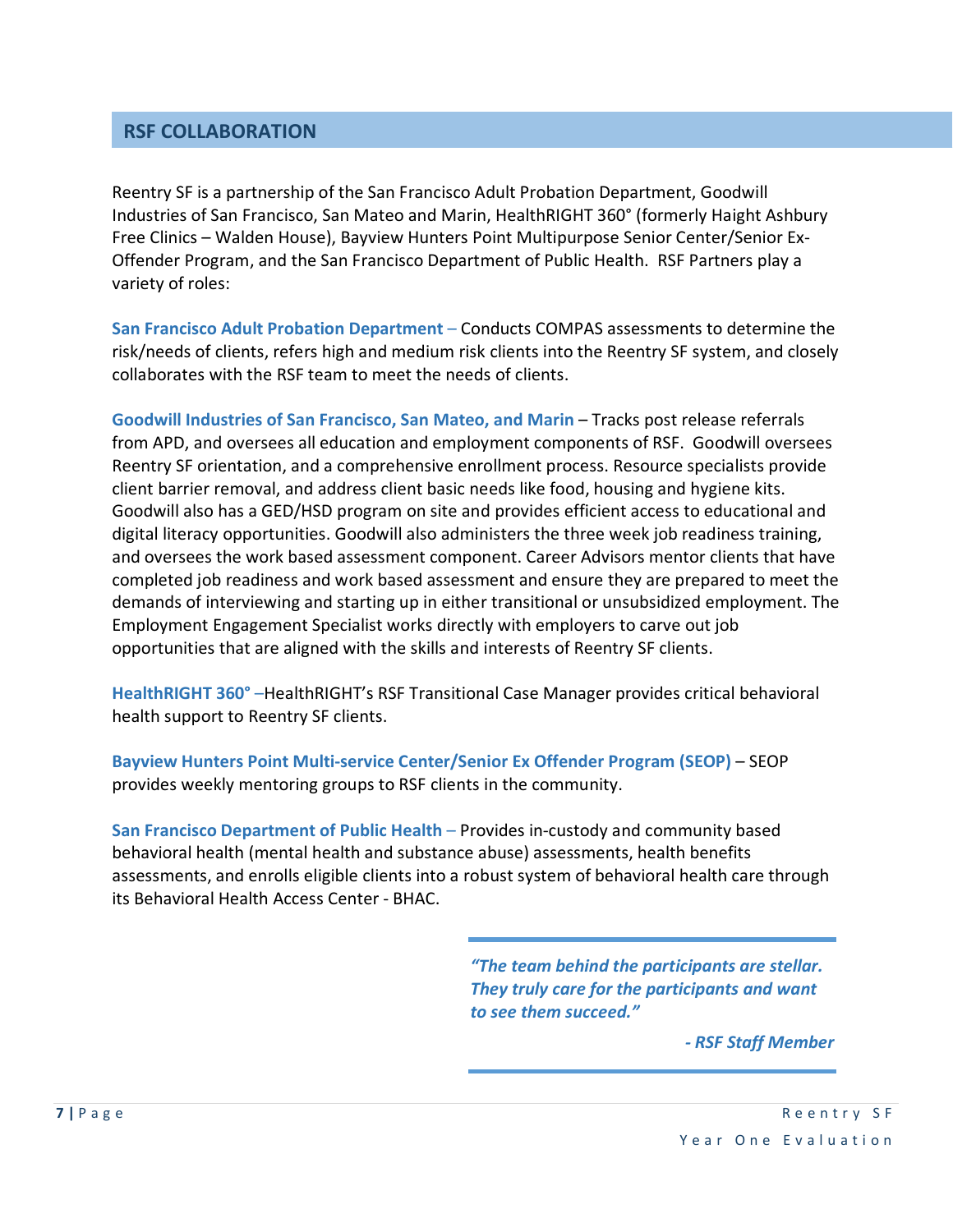#### **Figure 2: Reentry SF Collaboration**

### **SF Adult Probation Department**

- •COMPAS Assessment
- •Program Referral
- •Contract Management & Fiscal Oversight

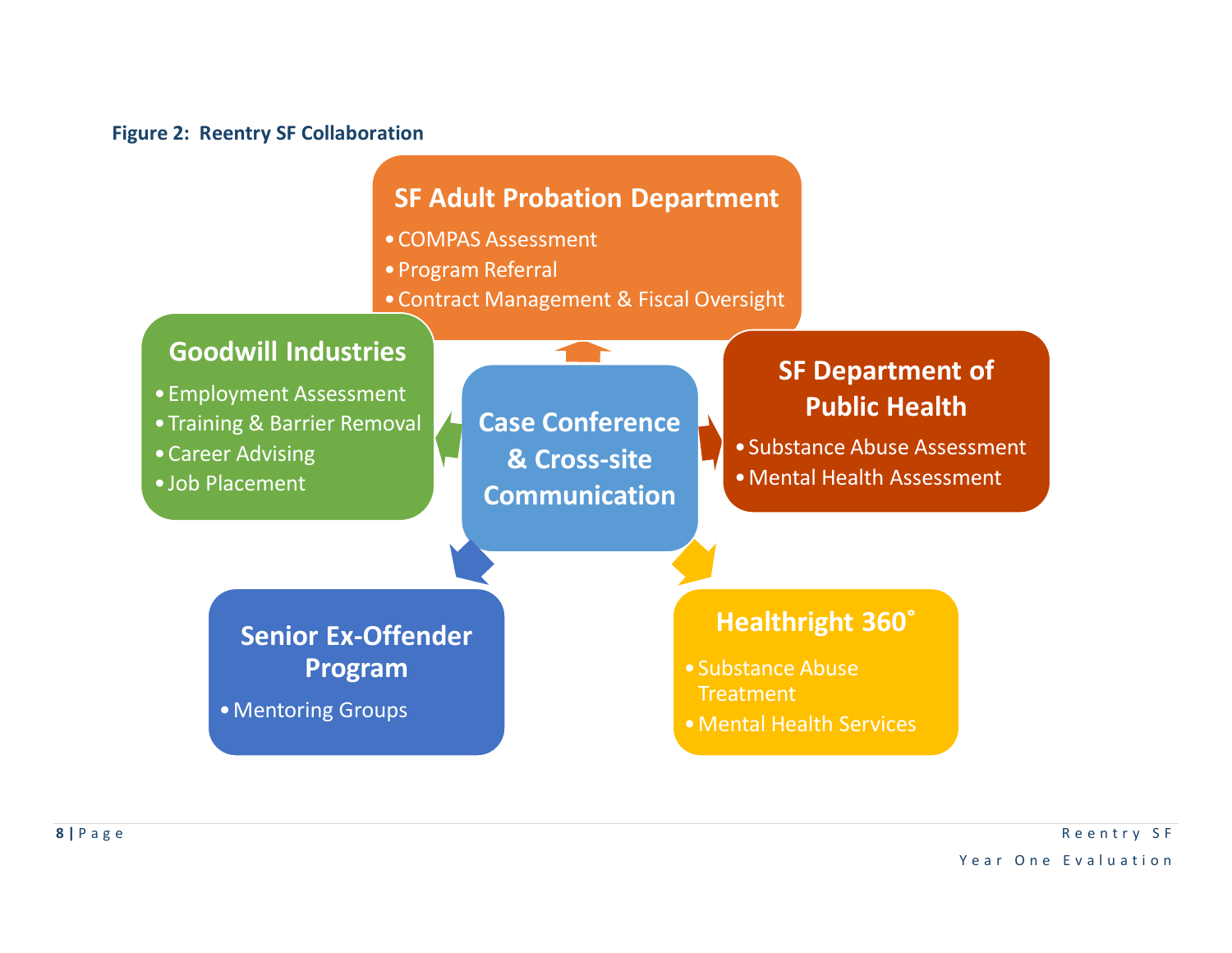### OVERVIEW OF EVALUATION

The goal of the Reentry SF one year evaluation was to help the Reentry SF collaborative to (1) understand and describe their process throughout the first year of program design and implementation, (2) analyze preliminary outcome data collected to date, and (3) determine lessons learned that help to inform progress for this project or other like collaboratives.

#### **METHODOLOGY**

In order to evaluate Reentry SF, the evaluation team has conducted the following:

- 1. Data was extracted from APD and Goodwill Industries data bases.
- 2. A Focus group was conducted with key project collaborators including community service providers, APD Reentry Department Staff and APD Deputy Probation Officers (Appendix B).
- 3. Surveys were distributed to key staff from collaborative community service providers and a sampling of the Deputy Probation Officers who provided program referrals to Reentry SF (Appendix C).
- 4. A Focus Group was conducted with active participants in the program (Appendix D).
- 5. One-on-one interviews were conducted with participants who did not successfully complete the RSF program (Appendix E).

Focus group guides, interview guide, and survey questions were developed by the evaluation team and finalized with feedback received from APD staff. The quantitative data collected from database extractions was aggregated and analyzed to measure averages and frequencies while the qualitative data collected from focus groups, interviews and surveys was sorted, organized, and synthesized based on emerging themes.

#### **Limitations**

One of the primary limitations to any evaluation is available resources (time and budget). As well, the limited number of participants involved in interviews and focus groups (8 participants) means that findings are not generalizable to the larger RSF or SF Probation population.

| <b>Data Collection Method</b>                                                       | N   |
|-------------------------------------------------------------------------------------|-----|
| Participant Data Files Reviewed for Data Extraction                                 | 104 |
| Focus Group with RSF Collaborative Stakeholders (community partners plus APD staff) | 15  |
| Surveys of RSF Collaborative Stakeholders and APD Deputy Probation Officers         | 15  |
| Focus Group with active RSF participants                                            | 6   |
| Interviews with participants who did not successfully complete the program          |     |

#### **Table 1: Data Collection Methods**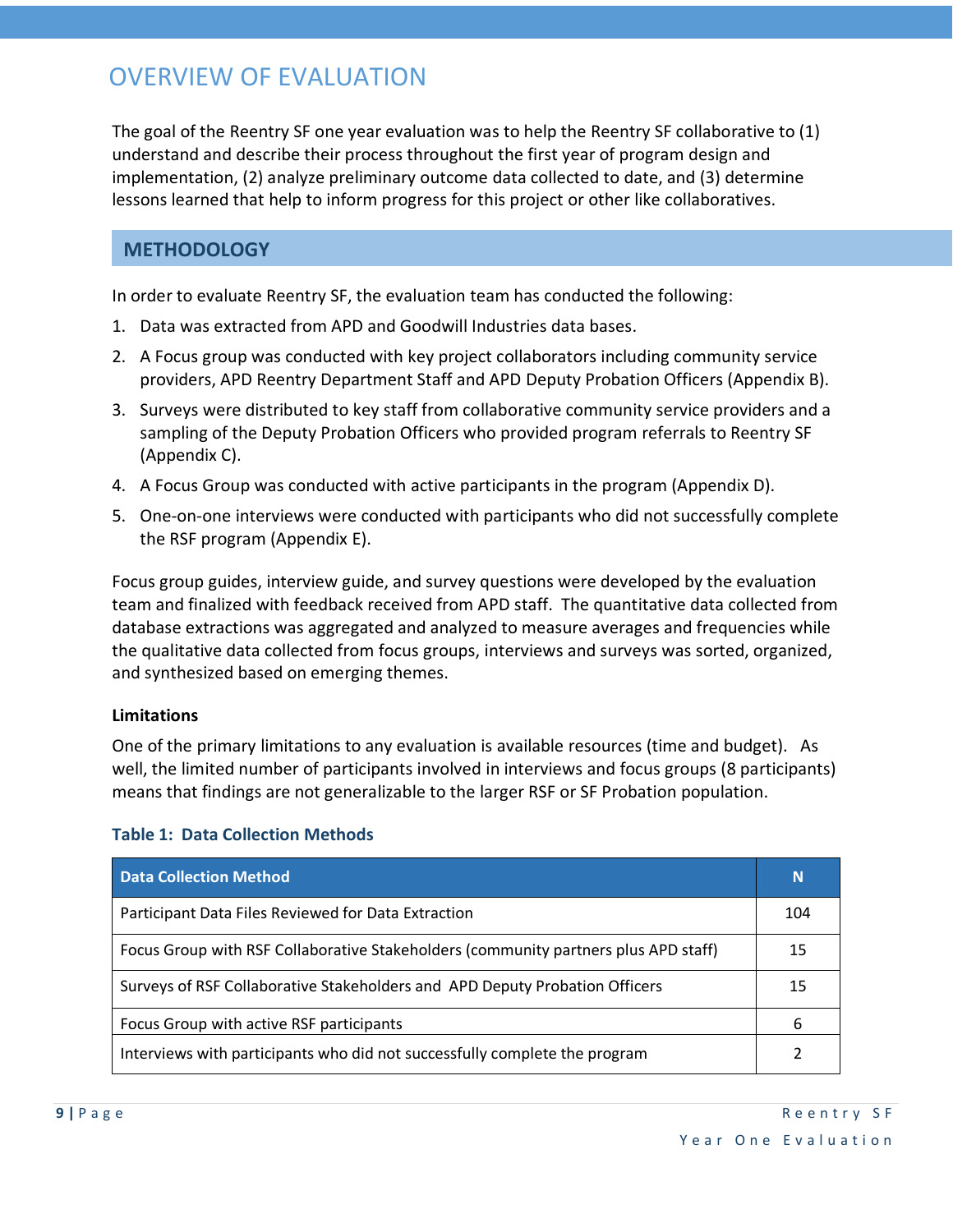#### **PARTICIPANT DATA OVERVIEW**

In documenting quantitative outcomes for RSF, The Bridging Group worked with the Research Director and Reentry Pre-Release Coordinator of the Reentry Division of SFADP to generate these data. Data was extradited for 104 Reentry SF participants to gauge participant demographics and outcomes represented by the program to date.

Of 104 RSF participants, 18 were 1170h clients and 86 were PRCS clients. 95 participants were male, 9 were women and there were no identified transgender clients. The racial/ethnicity representation was 63 African American participants (61%), 14 Caucasian participants (13%), 13 Latino/a participants (13%), 7 API participants (7%) with the remaining 7 individuals (7%) either identifying as "other" or unknown. 11 participants (11%) were between 18-24 years old; 39 participants (38%) were between 25-39 years old; 43 participants (41%) were between 40-54 years old; and 11 participants (10%) were between 55 and 69 years old. The average age was 40. 84% of participants assessed at medium, medium high or high risk through their COMPAS assessment. The following table and charts summarize the demographic data.

| <b>RSF Participants (N= 104)</b> |              |     |                          |    |     |
|----------------------------------|--------------|-----|--------------------------|----|-----|
| <b>Probation Status</b>          | N            | %   | Age                      | N  | %   |
| 1170h Clients (jail)             | 18           | 17% | 18 - 24 years old        | 11 | 11% |
| PRCS Clients (prison)            | 86           | 82% | 25 - 39 years old        | 39 | 38% |
|                                  |              |     | 40 - 54 years old        | 43 | 41% |
| Gender                           | $\mathbf N$  | %   | 55 - 69 years old        | 11 | 11% |
| Male                             | 95           | 91% | $70+$                    | 0  | 0%  |
| Female                           | 9            | 9%  |                          |    |     |
| Transgender                      | $\mathbf 0$  | 0%  | Average age              | 40 |     |
|                                  |              |     |                          |    |     |
| <b>Race/Ethnicity</b>            | N            | %   | <b>COMPAS Risk Level</b> | N  | %   |
| African American                 | 63           | 61% | High                     | 64 | 62% |
| Asian                            | 5            | 5%  | Medium High              | 19 | 18% |
| Chinese                          | 1            | 1%  | Medium                   | 4  | 4%  |
| Filipino                         | $\mathbf{1}$ | 1%  | Low                      | 10 | 10% |
| Latino/a                         | 13           | 13% | No Assessment            | 7  | 7%  |
| Other                            | 6            | 6%  |                          |    |     |
| Unknown                          | 1            | 1%  |                          |    |     |

#### **Table 2: Participant Characteristics**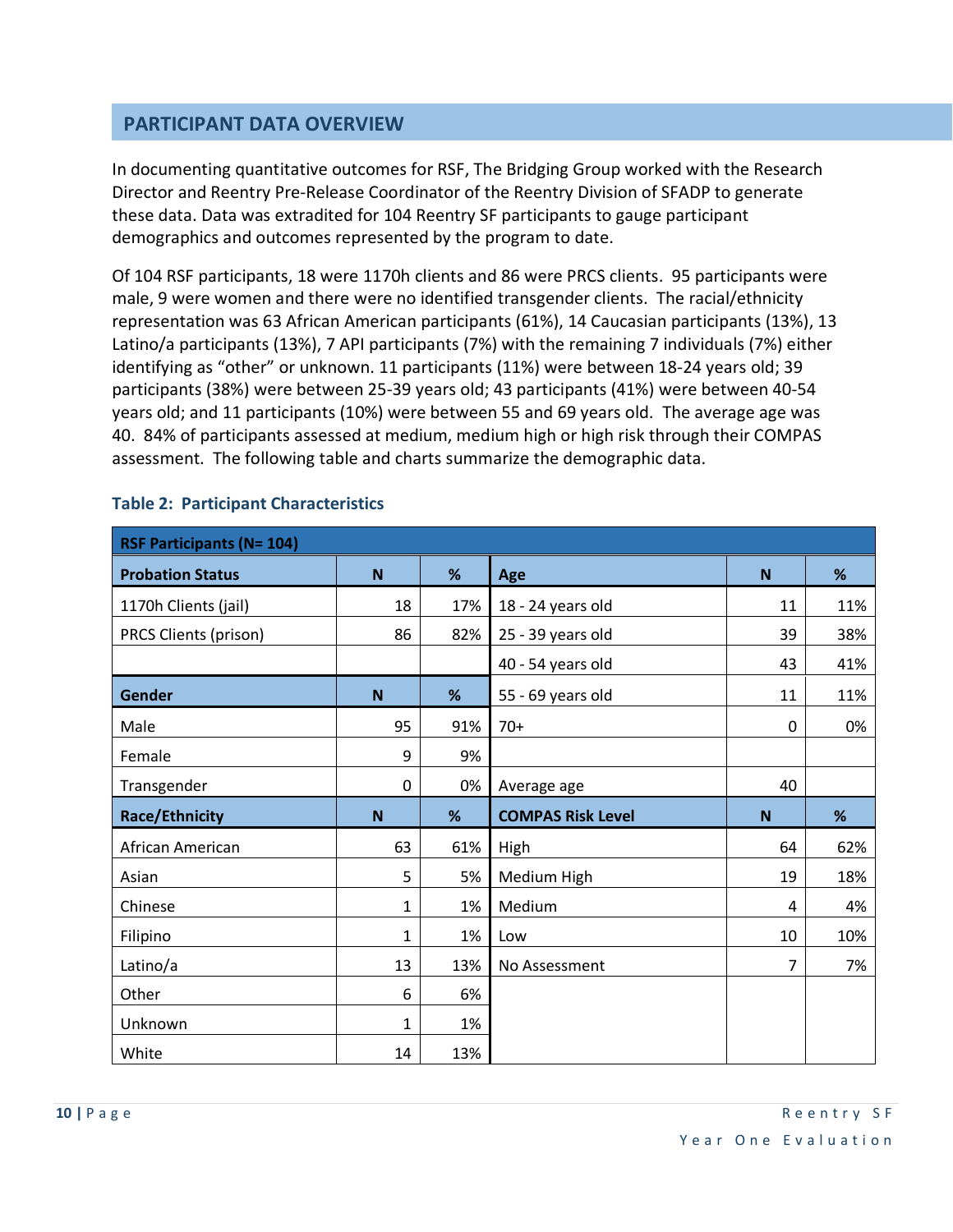



#### **Chart 2: Reentry SF Participant Age Distribution**

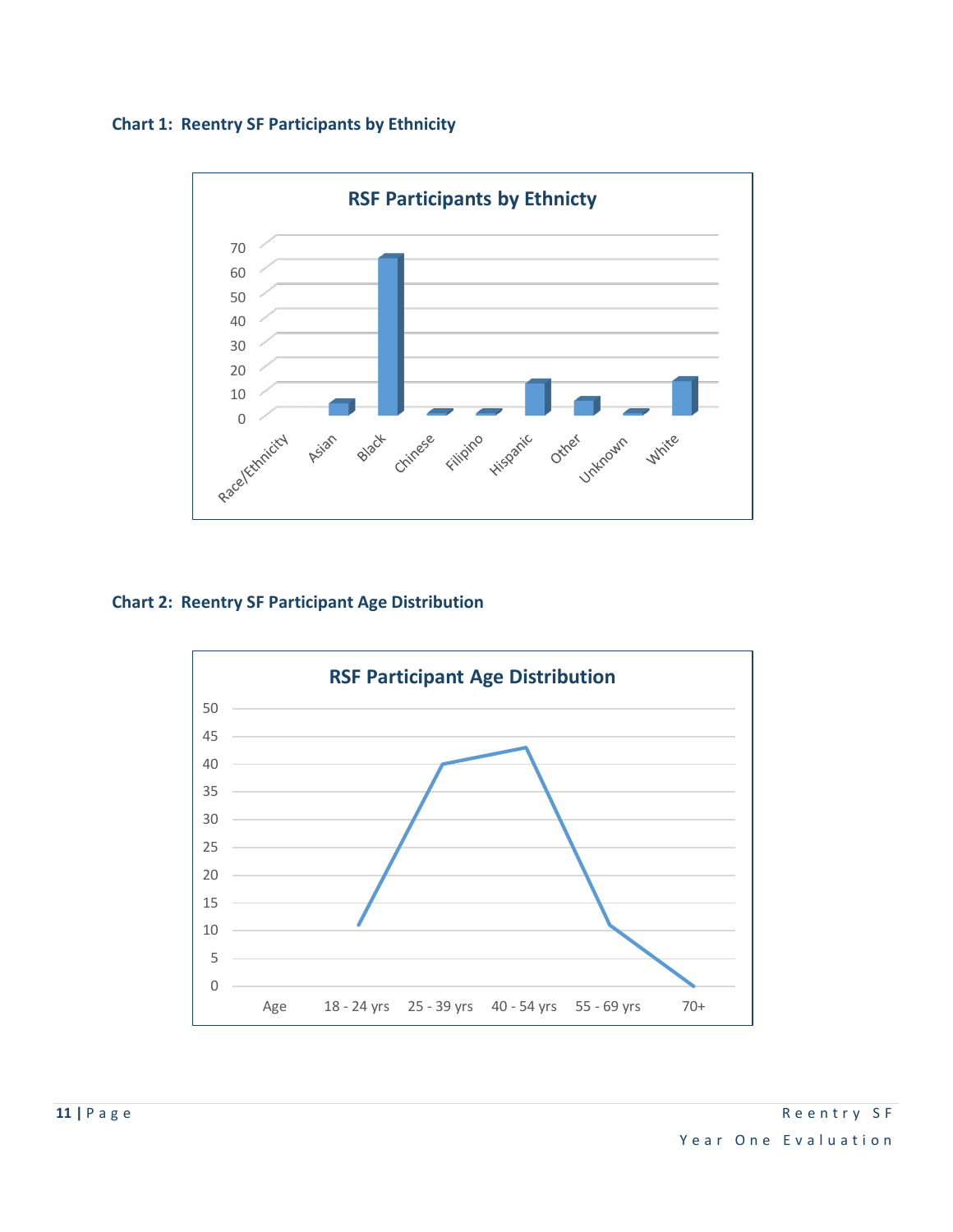

#### **Chart 3: Reentry SF Participant Gender Distribution**

#### **Chart 4: Reentry SF Participant Risk Level Distribution**

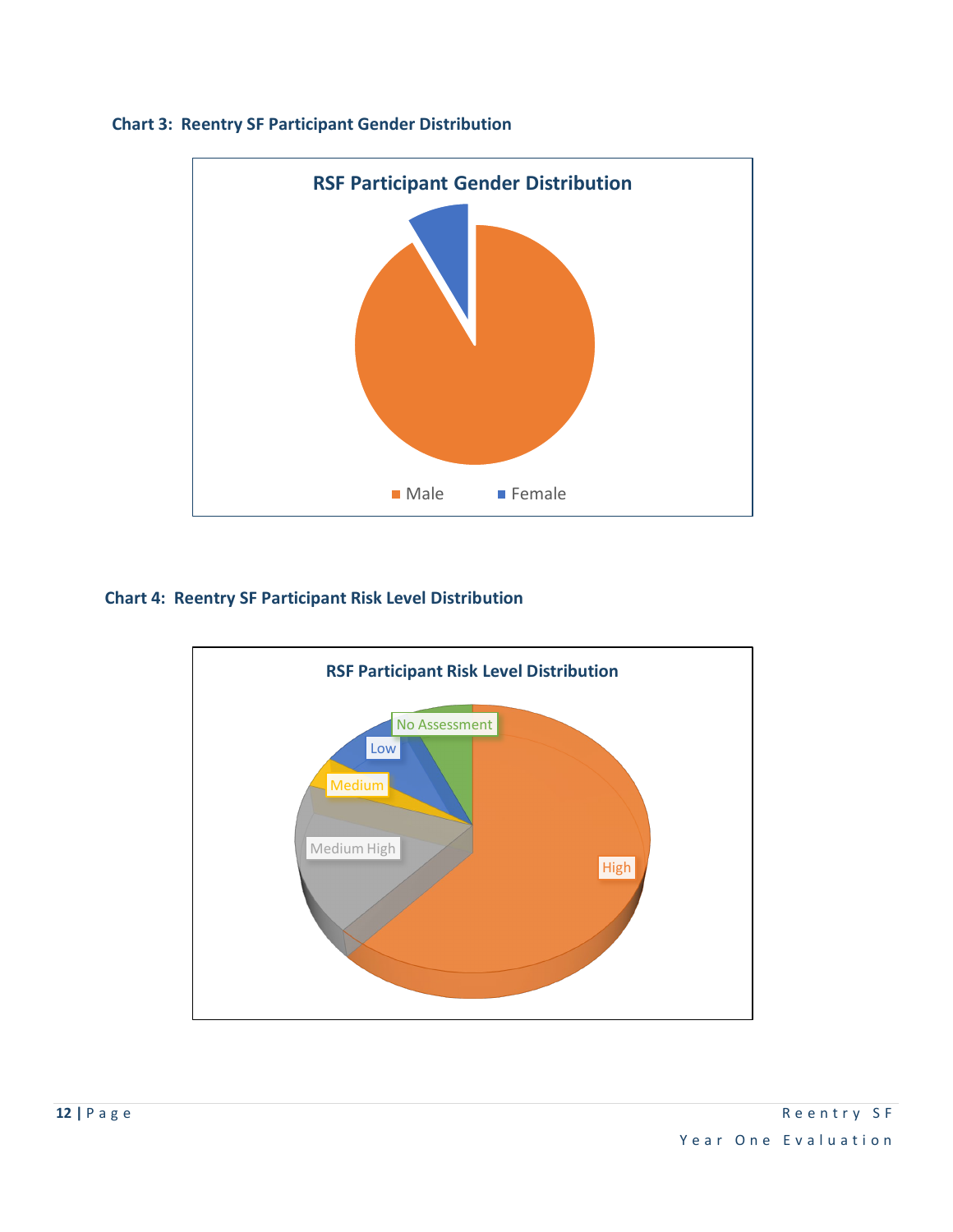#### **QUANTITATIVE DATA REVIEW**

#### **PROGRAM PARTICIPATION AND EMPLOYMENT OUTCOMES**

San Francisco Adult Probation Department (SFAPD) has prioritized using evidence based practices in their operations. A primary component of this prioritization is the ongoing measurement and evaluation of its programs. SFADP has integrated the National Institute of Correction's "Principles of Effective Interventions" with the California Department of Corrections and Rehabilitation's "Program Assessment Process" and is using the validated COMPAS (Correctional Offender Management Profiling Alternative Sanctions) as its assessment of risks/needs, and community functioning.

This approach prioritizes the 8 criminogenic factors associated with recidivism. RSF focuses on employment, behavioral health, family, education, as well as on pro-social attitudes and prosocial peer networks.

As of April 30, 2013, SFAPD had supervised a total of 707 clients through either PRCS (530) or 1170 (177). Of these 707 clients, 218 individuals were referred by SF Adult Probation to the RSF program and 133 of these individuals attended the initial Goodwill Orientation (61%) after they were released from jail or prison. Of these 133 individuals, 104 enrolled in RSF by completing the PESCO assessment, which is the agreed upon program entry point for RSF.

Of these 104 participants, 61 individuals (59%) started Goodwill's JRT training activities (Phase 2) with 57 completing this phase of the program (one person dropped out when he acquired a job). Thirty RSF participants gained employment. All of the participants (100%) who had been in job placements from 3-6 months at the time of this evaluation, had retained employment.

Those clients that were referred to RSF and engaged in its activities were productively engaged in pro-social activities for much of their time. They were also surrounded by others that were interested and engaged with these pro-social activities. These are two very important components of an evidenced based program whose focus is the reduction of criminal activity, re-arrest and re-incarceration.

RSF clients also had access to mental health and substance use treatment services that were tailored to the criminal justice population. These programs and services engaged clients in productive life activities in a prosocial environment.

*"Once you have a criminal record, you feel like you don't fit into society. This program didn't look at me as an addict or a criminal."*

*- RSF Participant*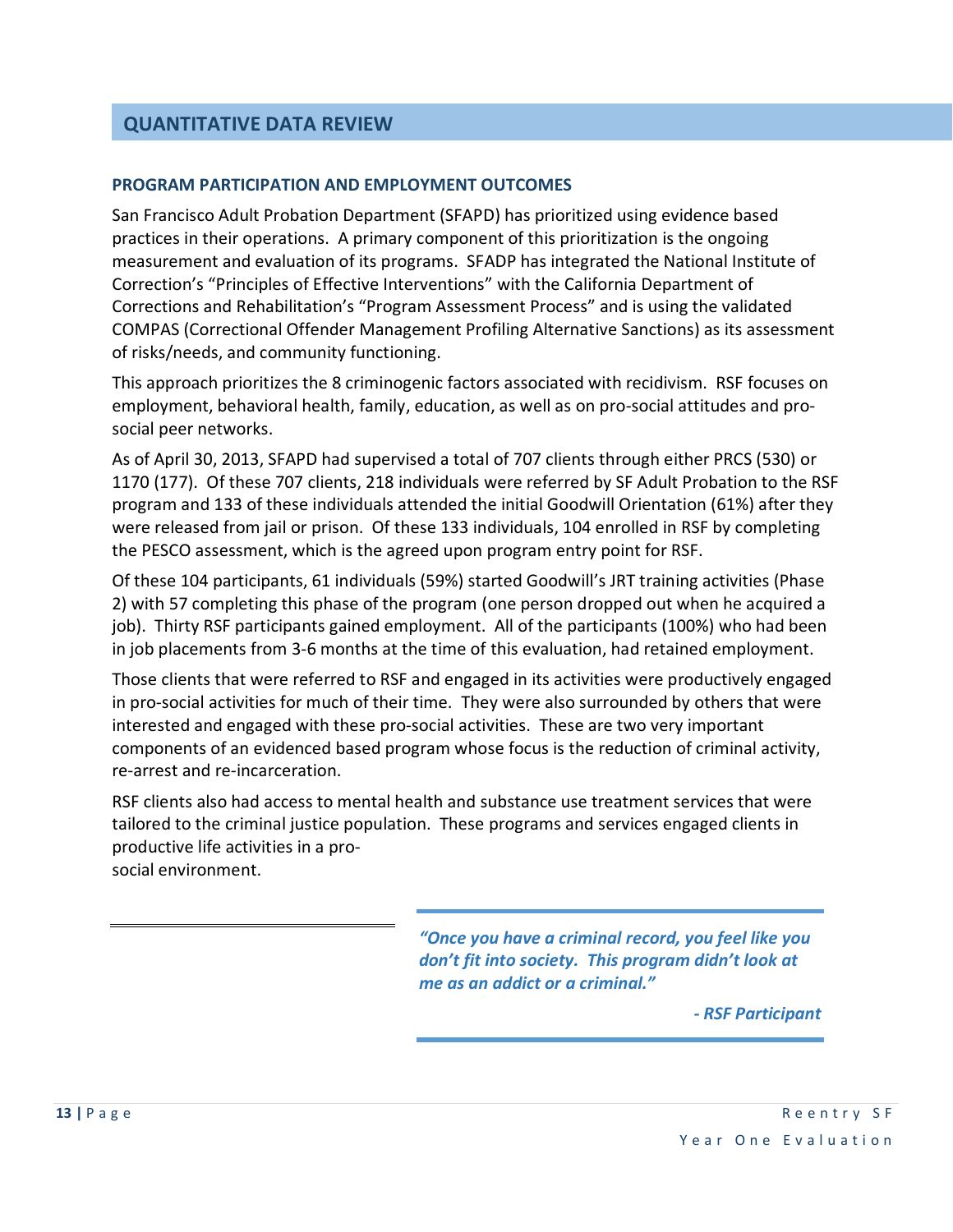| <b>Program Participation</b>                                                                                                                               | N   |  |  |
|------------------------------------------------------------------------------------------------------------------------------------------------------------|-----|--|--|
| <b>Phase 1: Program Eligibility Assessment and Referral</b>                                                                                                |     |  |  |
| Reentry SF Unduplicated Referrals from Adult Probation Department                                                                                          | 218 |  |  |
| <b>Phase 2: Employability Assessment and Training/Barrier Removal</b>                                                                                      |     |  |  |
| Attended 1-2 Days of Goodwill Orientation                                                                                                                  | 133 |  |  |
| Completed GW Orientation and Enrolled in Reentry SF (completed PESCO<br>assessment)                                                                        | 104 |  |  |
| <b>Completed Training and Employment Barrier Removal</b>                                                                                                   | 57  |  |  |
| <b>Phase 3: Career Advising and Job Placement</b>                                                                                                          |     |  |  |
| Attended at least 3 Mentoring Groups                                                                                                                       | 39  |  |  |
| Successfully Completed Reentry SF (completed all RSF goals or terminated<br>probation)                                                                     | 21  |  |  |
| Still active in program                                                                                                                                    | 30  |  |  |
| Did Not Complete Reentry SF (disengaged from program, moved out of county,<br>rearrested, or transferred to residential substance abuse treatment program) | 53  |  |  |
| <b>Program Outcomes</b>                                                                                                                                    |     |  |  |
| Successfully gained employment                                                                                                                             | 30  |  |  |
| Retained Employment 3-6 months Post Job Placement                                                                                                          | 30  |  |  |

#### **RE-ARREST OUTCOMES**

It's important to highlight, that there are many ways to effectively review the re-arrest outcomes of RSF. The level of committed resources dictated how in-depth and efficacious this outcome was determined for this evaluation. By comparing three (3) different groups, we can get a quantifiable picture of RSF re-arrest outcomes. The three groups are 1) individuals that are identified as AB109 clients that were not referred to RSF (though we are unaware of other programs these clients may have been referred to or engaged in); 2) individuals that are AB109 clients that were referred to RSF but did not attend or engage in the program; and 3) AB109 clients that did engage and participate in RSF.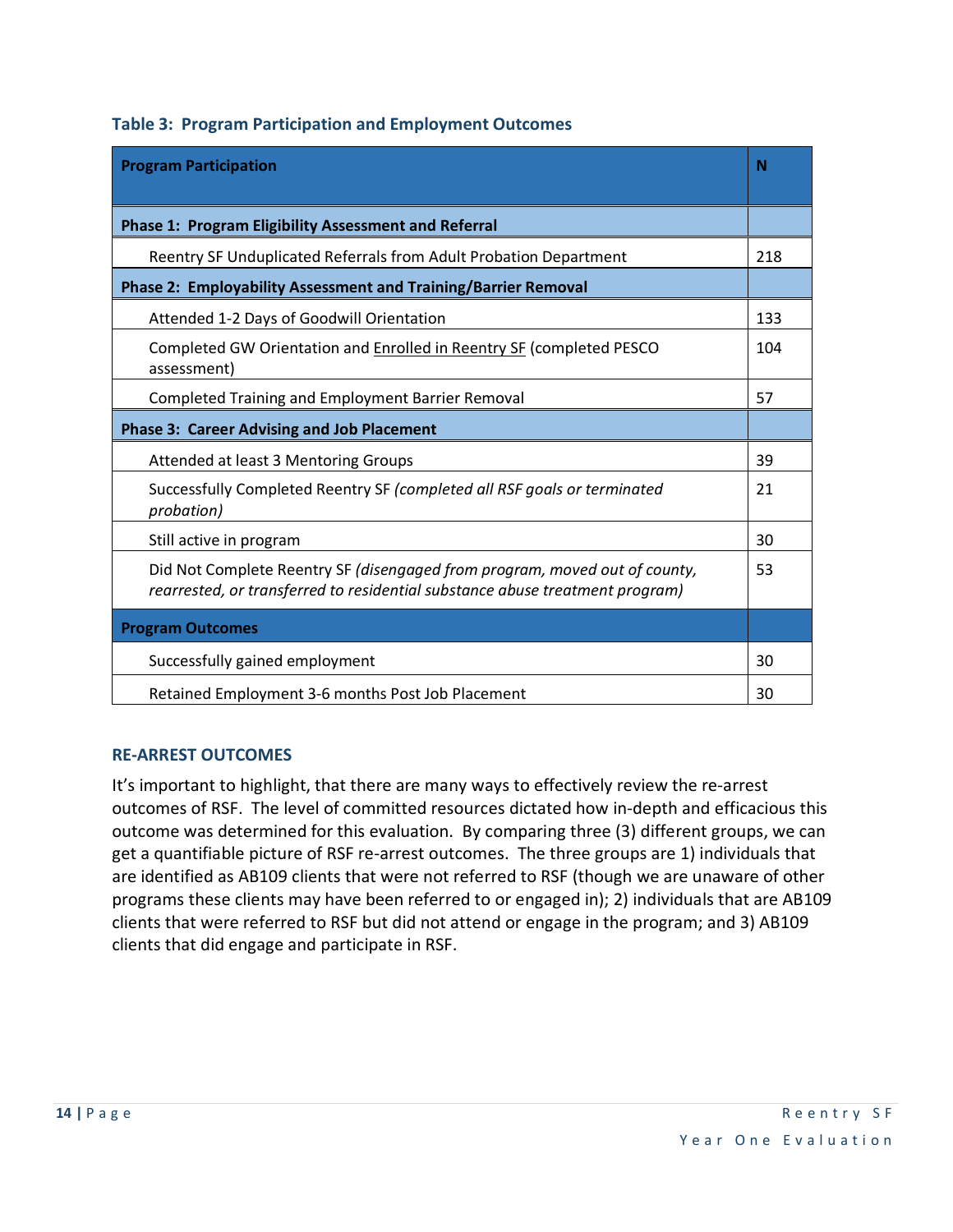Preliminary outcomes indicate that clients who are engaged in RSF, have a slightly lower re-arrest rate<sup>[1](#page-15-0)</sup> than a comparable group of AB109 SFAPD clients. By breaking down RSF clients that engaged in the program (n=59) to both RSF clients that did not engage in the program (n=45) and AB109 non-RSF clients (n=603), it can be documented that those clients that engaged in the programs had a 10% lower re-arrest rate than non RSF AB109 clients. Even those RSF clients that did not engage, but had limited interactions with RSF, had a 5% lower rearrest rate than non RSF AB109 clients.\*

The following table presents the Re-arrest Data Comparison between RSF and Non-RSF AB109 Clients:

| <b>Re-Arrest Rates</b>  |              |                    |    |
|-------------------------|--------------|--------------------|----|
| <b>Participant Type</b> | <b>Total</b> | <b>Re-arrested</b> | %  |
| <b>AB109 Clients:</b>   | 707          |                    |    |
| <b>RSF Clients:</b>     | 104          | 25                 | 24 |
| Non RSF Clients:        | 603          | 193                | 32 |
|                         |              |                    |    |
| <b>RSF Clients:</b>     | 104          | 25                 | 24 |
| Engaged:                | 59           | 13                 | 22 |
| Non Engaged:            | 45           | 12                 | 27 |

#### **Table 4: Re-Arrest Rates for RSF vs. Non-RSF Probation Clients**

\*It is important to note that while these are meaningful measures and outcomes, this evaluation is not based on a research study. Thus, those participants who were referred to RSF and those participants who engaged in RSF services may not be identical to those individuals who were not referred or engaged in the program.

 $\overline{a}$ 

<span id="page-15-0"></span><sup>&</sup>lt;sup>1</sup> An arrest for a new law violation that resulted in a new charge or formal violation (3455a) or MTR (motion to revoke); these do not include flash incarcerations.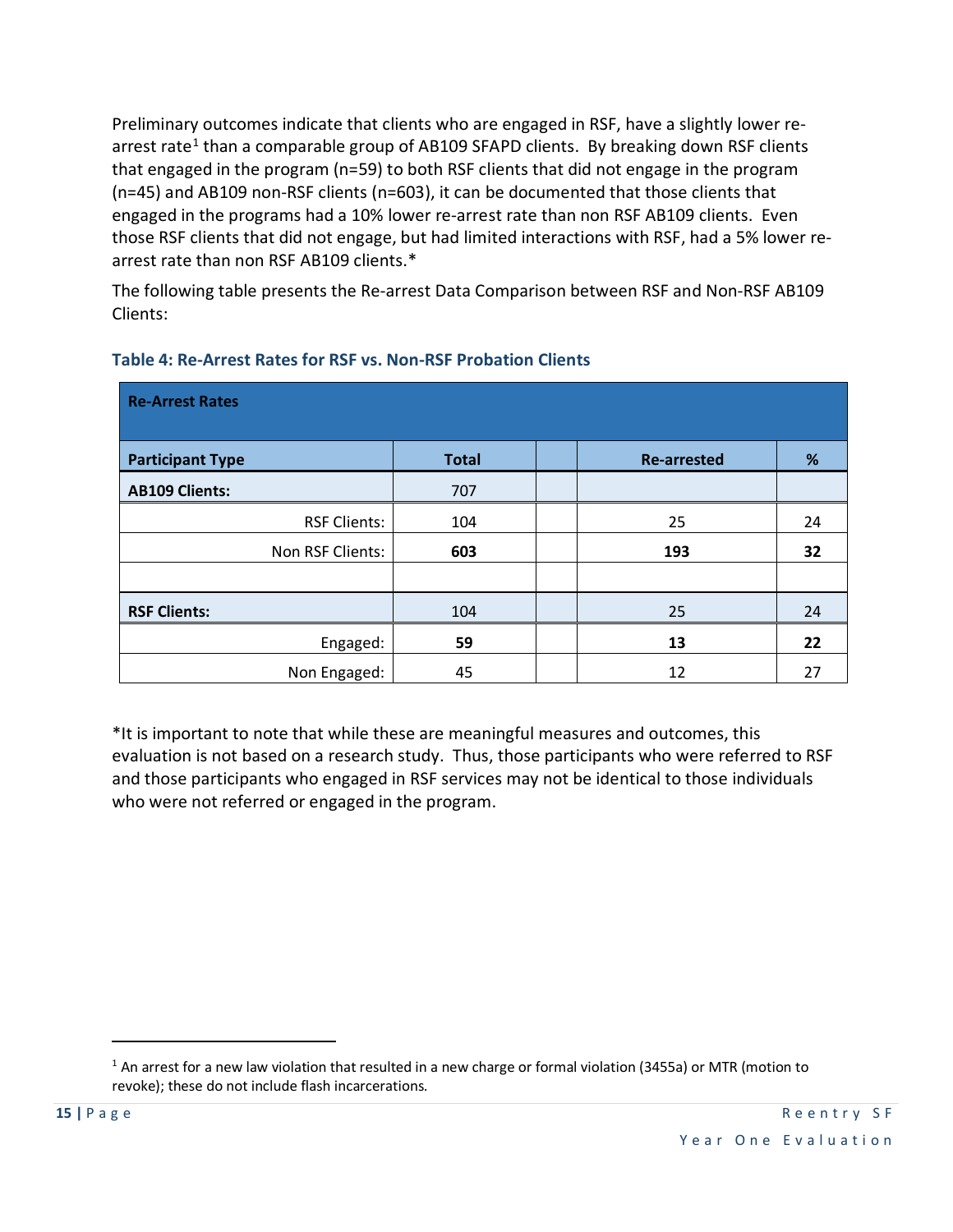#### **QUALITATIVE DATA OVERVIEW**

In addition to data extracted from various databases, the evaluators collected qualitative data through focus groups, surveys and individual interviews from RSF collaborator stakeholders and current and previous RSF program participants. The following tables provide an overview of the characteristics for participants in the collaborator focus group, participant focus group or individual participant interviews.

#### **Table 5: Collaborator Stakeholders Focus Group Participants**

| <b>Stakeholder Collaborators Focus Group (N=15)*</b> |   |
|------------------------------------------------------|---|
| <b>Collaborator Agency</b>                           |   |
| <b>Goodwill Industries</b>                           | q |
| HealthRIGHT 360°                                     |   |
| APD Reentry Department Staff                         |   |
| <b>APD Deputy Probation Officers</b>                 |   |

\* Representatives from Senior Ex-Offender Mentoring Program and San Francisco Department of Public Health were not present at the RSF Stakeholder Focus Group

#### **Table 6: Characteristics of Program Clients Participating in Focus Group or Interview**

| RSF Participants in Focus Group or Interview (N= 8) |   |     |                   |          |     |
|-----------------------------------------------------|---|-----|-------------------|----------|-----|
| <b>Gender</b>                                       | N | %   | Age               | N        | %   |
| Male                                                | 7 | 88% | 18 - 24 years old | 1        | 12% |
| Female                                              | 1 | 12% | 25 - 39 years old | 1        | 12% |
|                                                     |   |     | 40 - 54 years old | 6        | 75% |
| <b>Race/Ethnicity</b>                               | N | %   | 55 - 69 years old | 0        | 0%  |
| African American                                    | 4 | 50% | $70+$             | $\Omega$ | 0%  |
| Asian                                               | 0 | 0%  |                   |          |     |
| Latino/a                                            | 2 | 25% | Average age       | 44       |     |
| Other: African                                      | 1 | 12% |                   |          |     |
| Unknown                                             | 0 | 0%  |                   |          |     |
| White                                               | 1 | 12% |                   |          |     |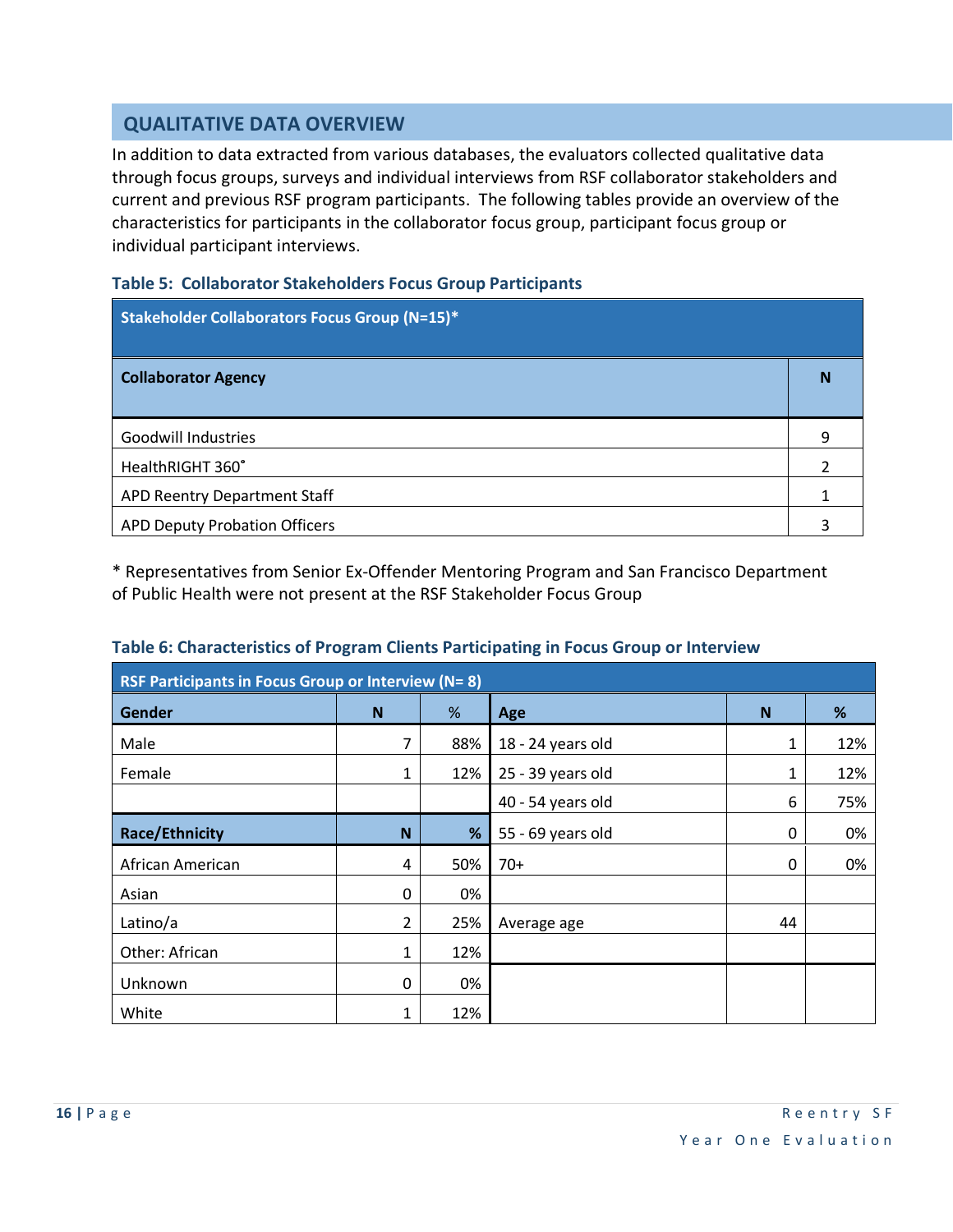#### **QUALITATIVE DATA REVIEW**

The following section presents the results of the qualitative data as it has been reviewed and coded into key themes and findings.

#### **WHAT WORKS: PROGRAM DESIGN**

**Employment Barrier Removal -** Many of the providers felt that employment barrier removal was an essential component of the program. They placed a high value on helping participants to obtain identification and other "right to

*"When you go to the job fairs, you know that the employers already know about our histories. This relieves the stress of 'having to talk about it.' Then you can put your best you out there.*

*-RSF Participant*

work documents." A few of the providers noted that while helping participants to secure these documents is key to employment success, it is a labor intensive and time consuming process for both staff and participants.

**Comprehensive Employment Services** *-* Both the providers and the program participants felt there were many strengths to the RSF program design. Program participants felt the strongest components of the program are the variety of employment readiness services including career counseling and advising, job fairs with prescreened employers, connections to real employers, and the job club. They also value employment services including helping to secure identifications and other work documents, provision of clothing, and interview coaching on how to speak, dress, and present yourself, even with a criminal background. Providers also felt the program benefited from embedding employment services into other service components including counseling, mental health treatment and substance abuse treatment.

**Mentoring and Other Support -** Individuals who participated in the mentoring groups, also found them to be valuable. As a provider described the groups, "The mentoring program provides an essential outlet for the participants to express themselves and give and receive support." Other providers mentioned that the entire program was designed to provide a strong support network for the participants.

*"We get down and dirty in there. You get it out, get it out! Release that! How you feelin' now? It don't hurt to cry."*

*-RSF Participant*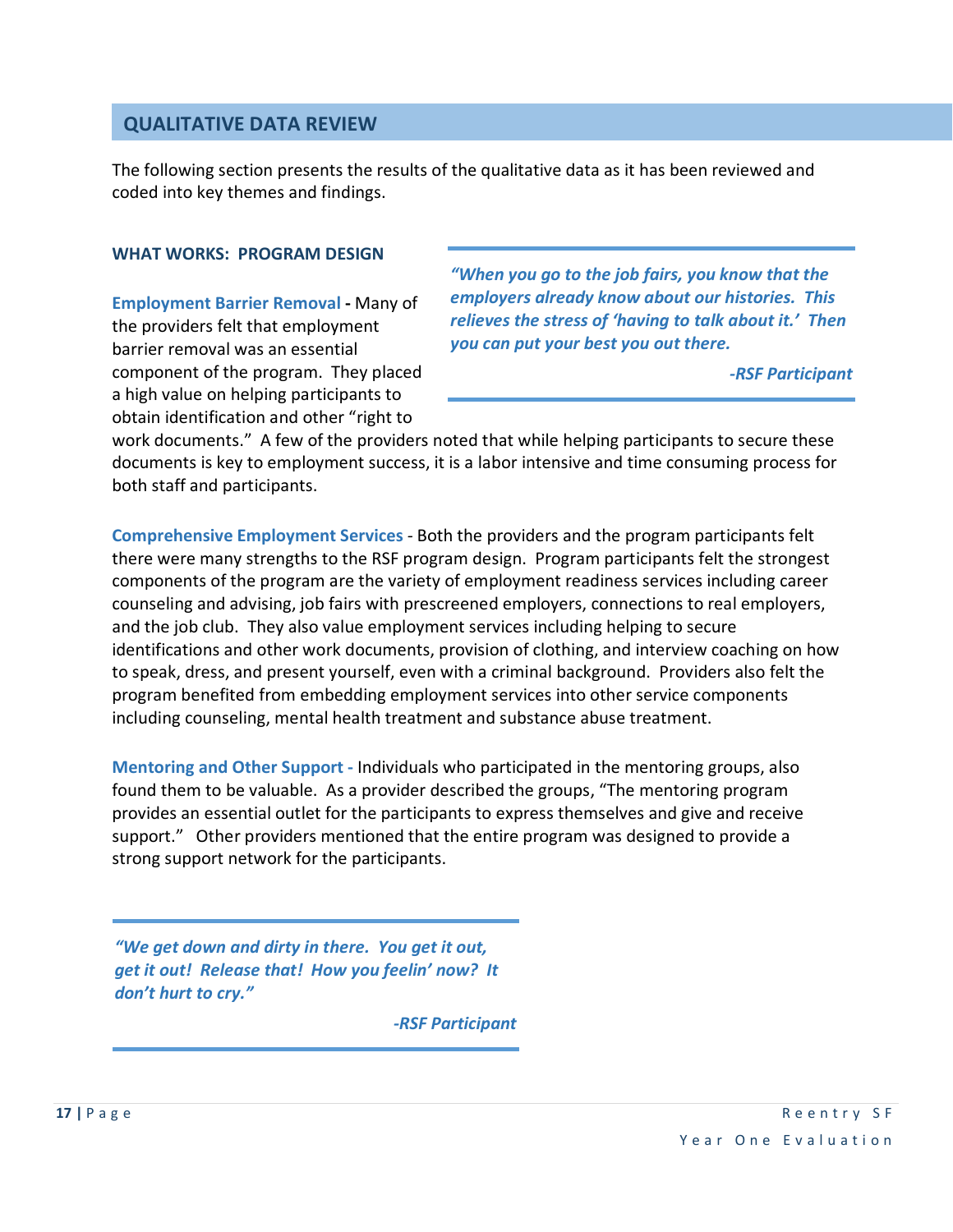**Provider Collaboration -** Many of the providers mentioned a key to the success of the program is collaboration and communication across the collaboration of providers. Providers specifically mentioned that RSF had helped to develop a stronger connection between community services providers and the Adult Probation Department.

**Computer Training and Digital Literacy -** Both participants and providers expressed strong support for the computer training course. Participants found the course to be a key component of the program and one that greatly increased their skill set. Participants acknowledged that

the computer course "opened employment doors for them," increased their knowledge of available jobs and enabled them to develop skills that can help them move from labor jobs to management positions. Many of the participants expressed they had few to no computer skills prior to the course including how to access job postings online and how to manage an email account. **Of significant note, more than 50% of the focus group participants had never had an email account before taking the course.**

*"I used to be scared of the computer. The computer course saved my life. It gave me an email address for the very first time."*

*"It's very tangible – teaches you how to go online, how to write a resume, how to apply for a job online. This was all very hard for me before and put a lot of work out of reach for me."*

*-RSF Participants*

#### **WHAT WORKS: INDIVIDUAL READINESS**

Both participants and providers discussed that the program's success can depend on the individual readiness of the participant to put in the work necessary to succeed. They clearly expressed that RSF is a program for people who are ready and have a "willingness to do whatever it takes" attitude. Providers discussed the participants' determination to want more, to have a desire to work and the resilience of the participants' untapped resolve, strength and skills. A few of the providers noted that some participants are not ready to complete the

*"Out of the 10 guys I came into the [RSF] program with, I am the only one who survived the whole process- the others weren't individually ready – they had other things going on….I did what I had to do. I did all the footwork!"*

*- RSF Participant*

program the first time around and that it can take a 2<sup>nd</sup> or 3<sup>rd</sup> referral to the program before they are successful.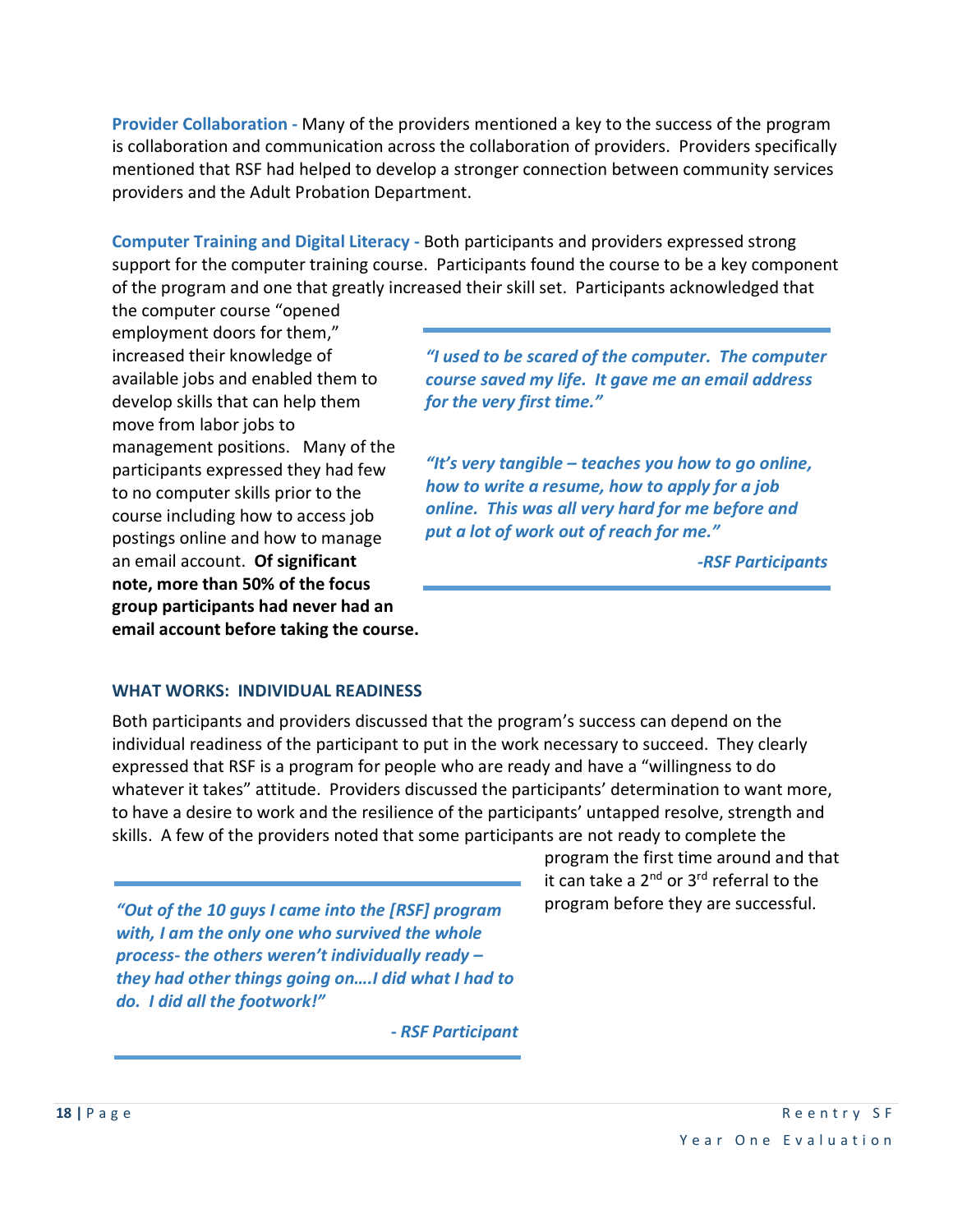#### **WHAT WORKS: THE STAFF**

The participants had almost unanimous positive feedback about all of the staff from the community service providers. They saw the staff as a group of sincere, dedicated and

supportive individuals. They clearly stated that they would not have had the success with the program if it had not been for the high quality of the staff at the community service agencies. They noted that the staff were honest and strict and would push participants when they felt participants were not doing their best. One participant even noted that if a Deputy Probation Officer had pushed him as hard as the Goodwill staff had, he may "have run." But he felt comfortable with the Goodwill staff because he knew they cared. Only one

*"They [Goodwill staff] really have good will. They treat you with good will. They surprised me every day. They always exceeded my expectations. They always get things done."*

*"Nothing but good from every person I've come into contact with. From reception to management to the counselors."*

*- RSF Participants*

participant had criticism for Goodwill staff, though this was not a RSF staff member and instead was a supervisor at one of the Goodwill work sites.

#### **WHAT WORKS: "THE NEW PROBATION" AND AB109**

Participants had very good things to say about the changes in the Adult Probation Department, many of which they attributed to how APD is working with AB 109. Many of the participants mentioned the changes in the shortened probation timeline. They specifically noted that one year is an attainable goal and thus they were willing to "give it a try" to do what they needed to do to "get off paperwork." They acknowledged that being involved in programs gives you a chance to get off probation earlier. Participants also discussed the change in culture of the Deputy Probation Officers and the increase in community resources available to individuals on probation. Multiple participants noted that they saw their DPOs as a source of support which was not necessarily the case with past parole or probation officers. In the past, they felt probation and parole officers were "just waiting for people to mess up so that they could send

*"This new probation is different. In the past, probation just stayed away unless you caught a new case. And they didn't have any resources. Realignment is the best thing that happened. I wanted to change and probation had the resources to help me change."*

*- RSF Participant*

people back to prison or jail." Participants stated that the DPOs currently working with the RSF program had a different approach, one that is much more hands-on and based on fairness, support and the belief that people can do better. In addition, it was noted that APD has funds for many community resources for individuals.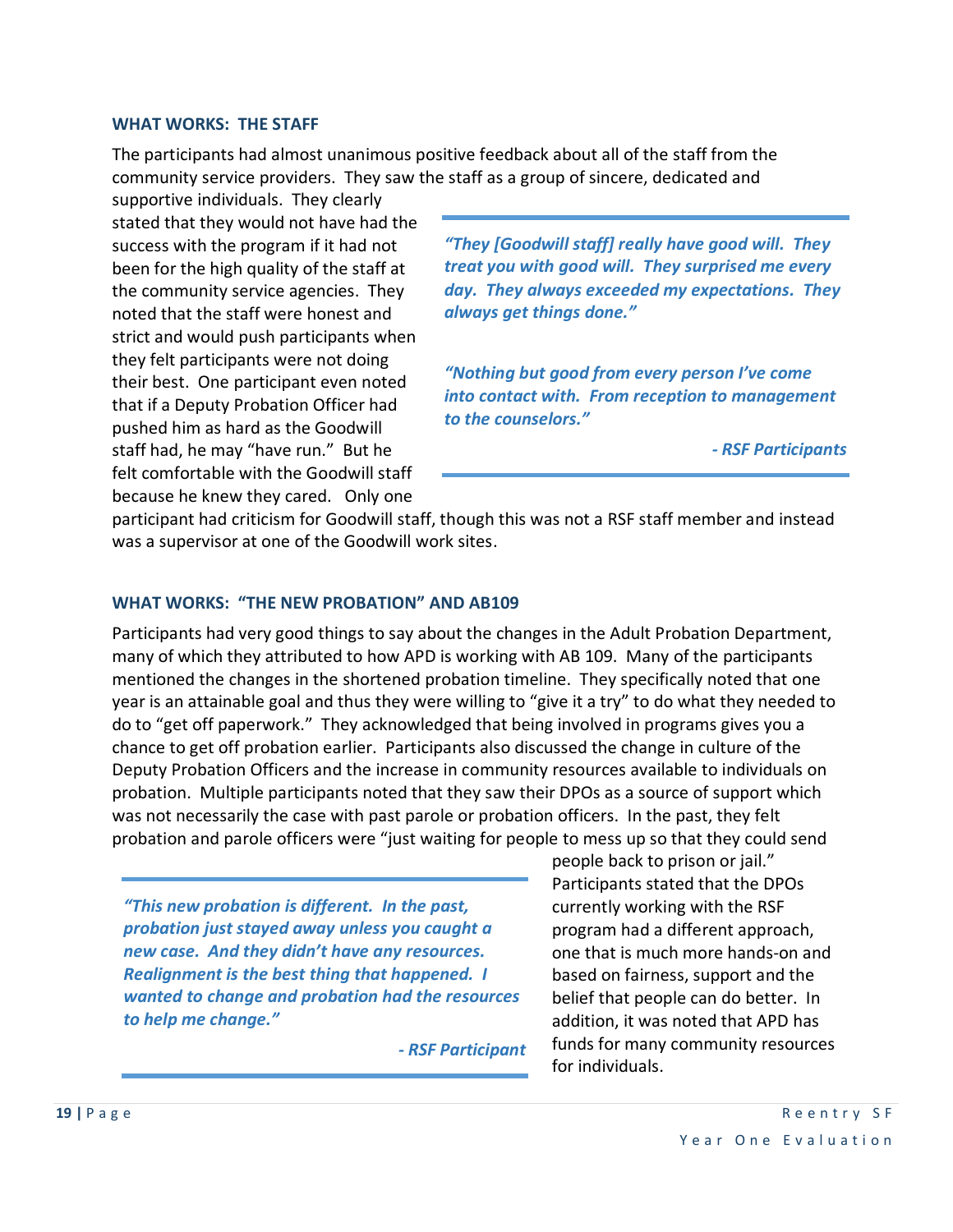**RSF Community Providers noted however, that while it is a benefit to get off probation as quickly as possible, once an individual is "off paperwork," they are no longer eligible for services.** 

> *"I've been on parole and probation in the past. Probation has improved 1000%. They don't test you, they don't harp on you…they actually spend time with you, talking with you… you just have to show up when you have to and do the work."*

> *"Under realignment, you want to be on probation and not parole 'cause probation has all of the resources and support."*

> > *- RSF Participants*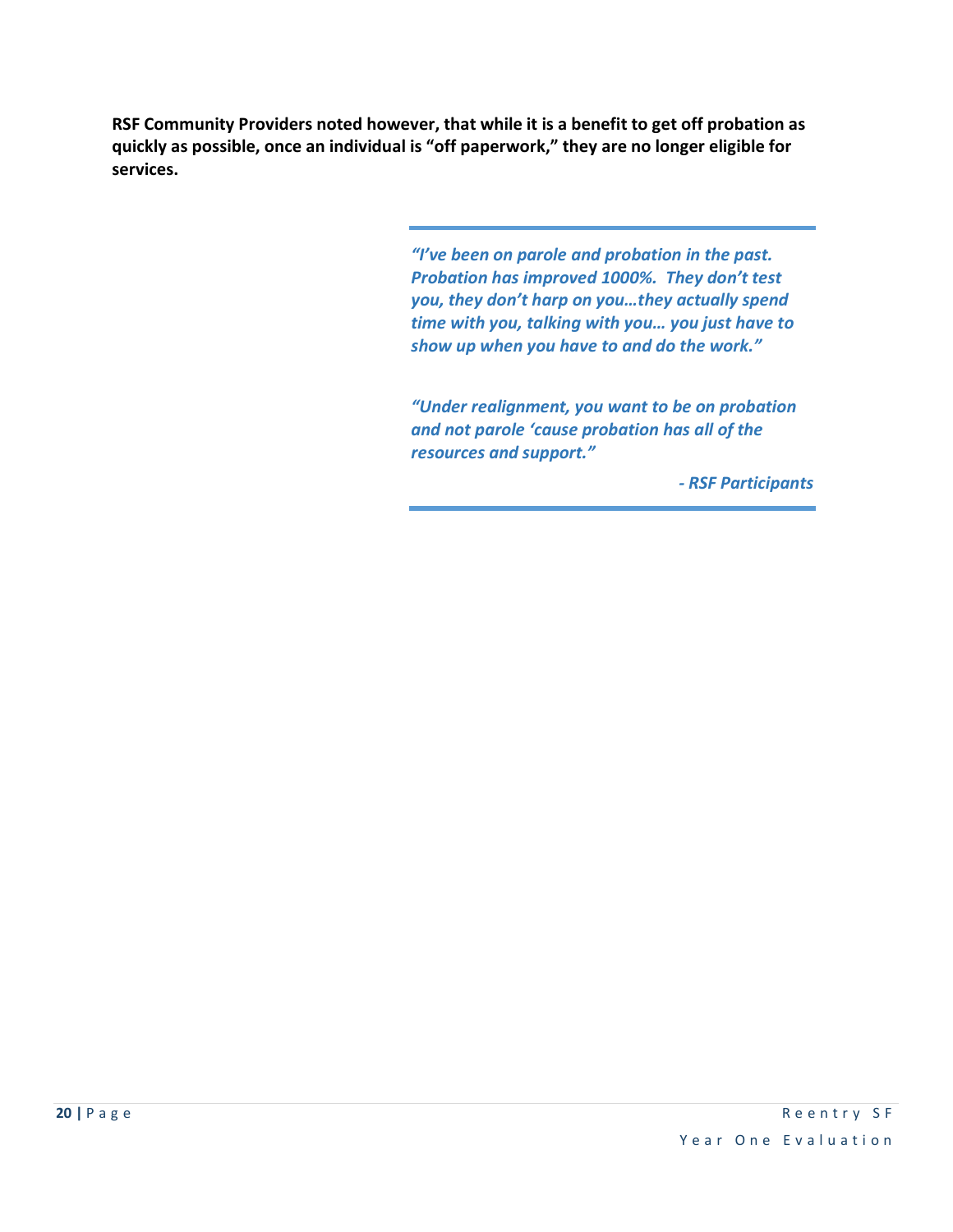#### **WHAT DOES NOT WORK**

**Program Too Rigid and Structured -** A few participants noted that the program is very rigid and structured and may not work for "non-

traditional learners." This note was especially applied to the job readiness training (JRT) course. Some participants may have learning differences that make the more traditional JRT course a challenge for them.

*"Really, the classroom thing [JRT] didn't work for me…it was too much like school, and I was never that good in school."*

*- RSF Participant*

**More Reentry Resources are Necessary in San Francisco -** Both participants and providers mentioned that additional reentry resources in San Francisco are necessary in order to truly be successful after reentry. Participants specifically mentioned the need for childcare support for working parents and access to more affordable housing. The providers also mentioned the need for more housing resources plus the need for more reentry friendly employers and additional mental health services.

**Program Length -** Many of the providers spoke about the length of the program. Overall, providers felt the program length was too short. Additionally, when participants end probation, they are no longer eligible for the program. Individuals are getting off probation earlier and earlier. While shorter probation terms can be a good thing, it is also shortens the time period that people are able to access services.

**Lack of Right to Work Documents is Time Consuming -** Many providers noted that many of the program participants did not possess the necessary documents for work. Given that these documents are necessary for participants to gain employment, providers needed to spend the staff time and resources necessary to obtain these documents. While it was necessary, this

task takes a significant amount of time and can be a staff burden if it is not taken into account in the program planning.

**Pre and Post Program Design -** Many providers discussed the lack of a prerelease program due to the late startup of the reentry pod. In addition, it was noted that the program would benefit from better "aftercare" or a "coping" program component once participants have finished Phase 3.

*"Participants are only allowed to be in the program while on probation. If their probation ends while they are in Phase 1, the services end per the program requirements."*

*"It takes a long time to obtain right to work documents and by the time they may obtain them, the client may be off probation."*

*- RSF Providers*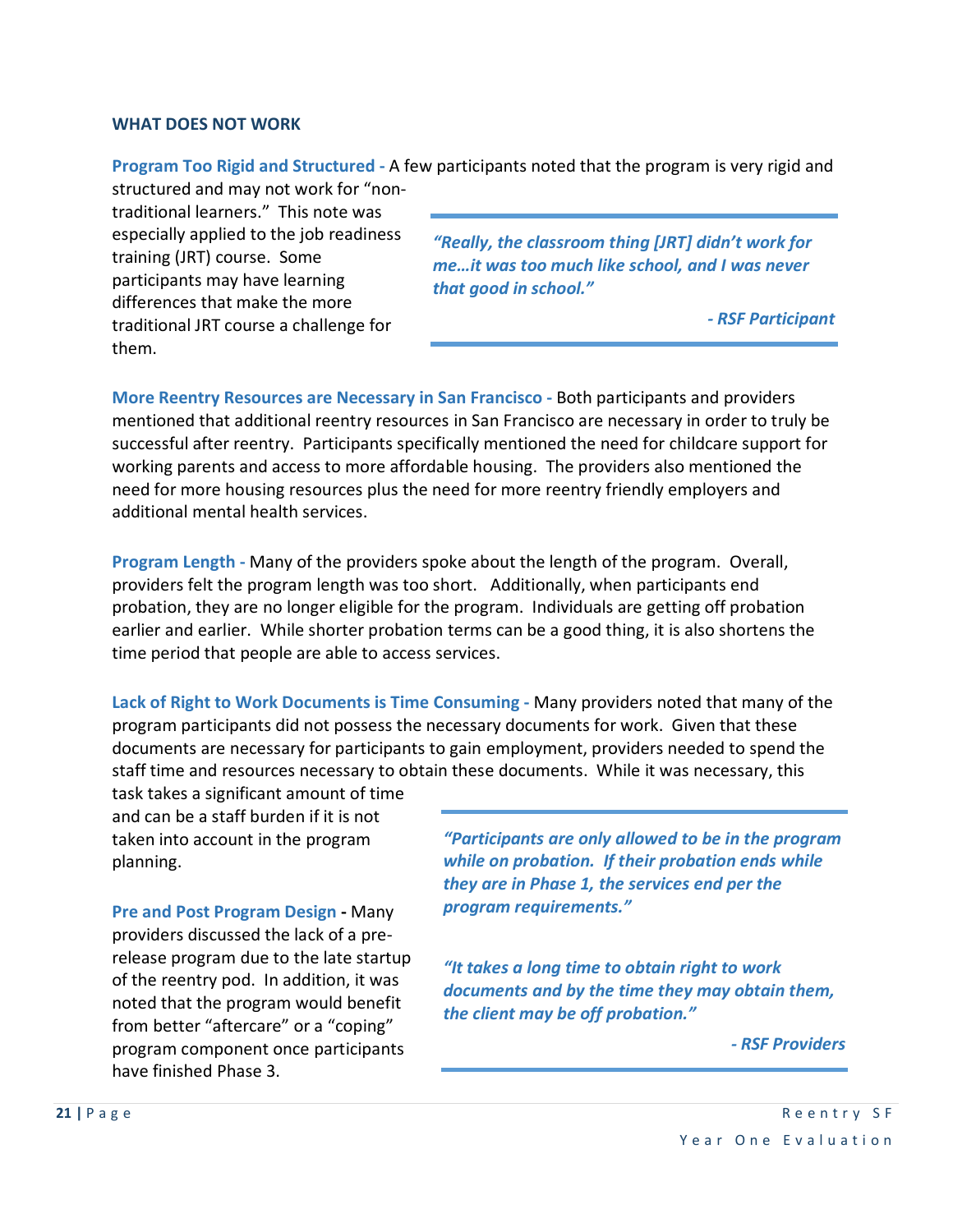**Better Communication between Providers and DPOs -** While many of the providers note that communication had increased with the SF Probation Department due to this collaborative program, a few of the providers note that communication could still be improved. They specifically noted that it would be helpful to have DPOs present more often at weekly team meetings and more phone communication when positive things were happening and not just when there were problems.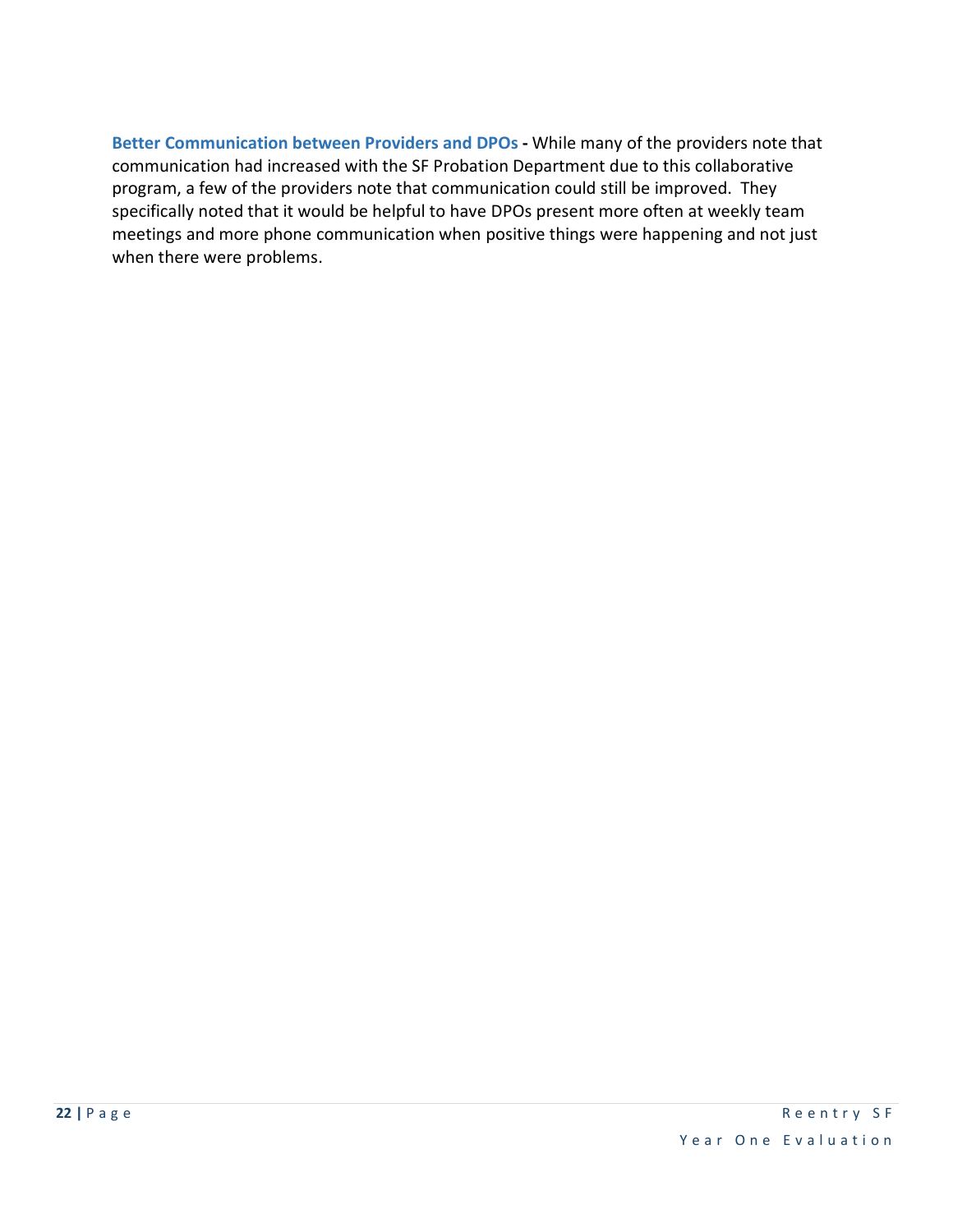# LESSONS LEARNED AND RECOMMENDATIONS

#### **LESSONS LEARNED**

- **1. RSF provides a comprehensive job readiness, training and placement program through its wide range of services available to program participants.**
- **2. The Barrier Removal components of RSF work at both the client and systems level and play a large role in client success.**
- **3. Through its computer courses, RSF is helping individuals to best prepare themselves for the current digital era of employment readiness.**
- **4. RSF is most successful with clients who are individually motivated, ready to make changes and are able to learn in a more structured and traditional classroom setting.**
- **5. Engagement with RSF is associated with lower re-arrest rates.**
- **6. SFAPD, through RSF and realignment, has a multitude of new resources available to its clients.**
- **7. The primary community provider (Goodwill Industries) is very well received by clients.**
- **8. The DPOs involved with RSF are perceived by both services providers and clients as having a supportive attitude with their clients that differs drastically from clients' previous experience with both probation and parole.**
- **9. Competing programing can be an engagement issue. An example of this competition is that the required program, "Thinking for Change" delays RSF enrollment by 12 weeks, which in turn, affects RSF engagement and potentially affects RSF clients' ability to complete the program before their term of probation ends.**
- **10. Communication can be improved between all the providers, including involving "case conferencing."**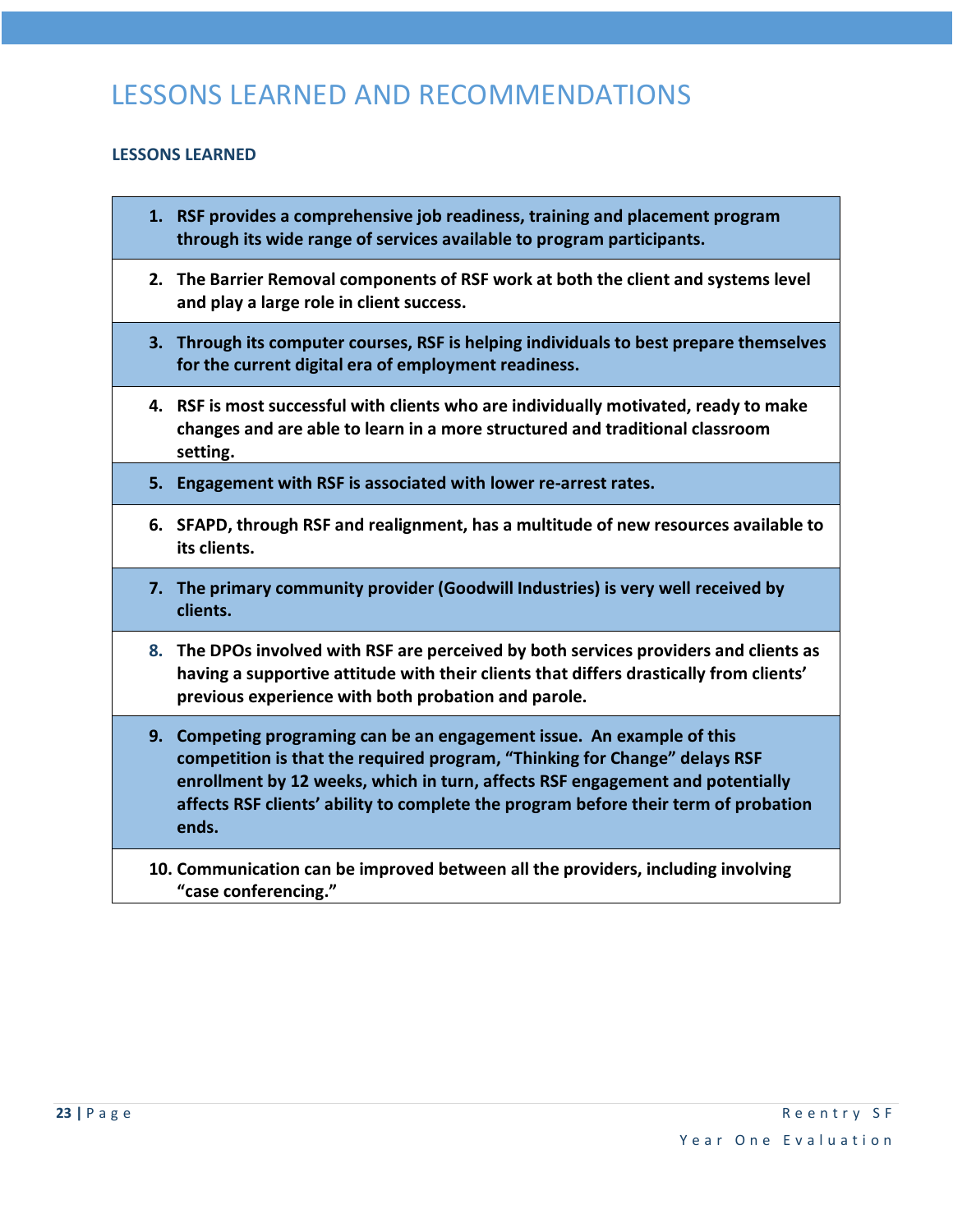#### **RECOMMENDATIONS**

- **1. Consider expanding eligibility criteria to all individuals on probation beyond AB 109 eligible participants.**
- **2. Having the client/provider relationship start during a pre-release phase will strengthen this connection and can improve program outcomes.**
- **3. Consider changing the referral process to allow for participants who drop out of the program to reengage without having to acquire a new formal referral from their DPO.**
- **4. Clearly document the skills set of the current service providers so that future staffing patterns can mimic the success of current staff who are able to effectively motivate and engage clients in a rigorous program.**
- **5. Communication and data sharing (in a timely manner) between all the providers, contractors and collaborators (including DPH) will strengthen the ability to analyze, report and modify RSF to meet its goals.**
- **6. Further evaluation should be considered to further assess the core elements of RSF success.**
- **7. Successful elements of Reentry SF should be sustained though alternate funding sources. As evidenced by this evaluation, RSF achieved a number of successes and should be continued on a permanently funded basis.**
- **8. APD should link resources developed and lessons learned from Reentry SF to any future APD supported job placement programs.**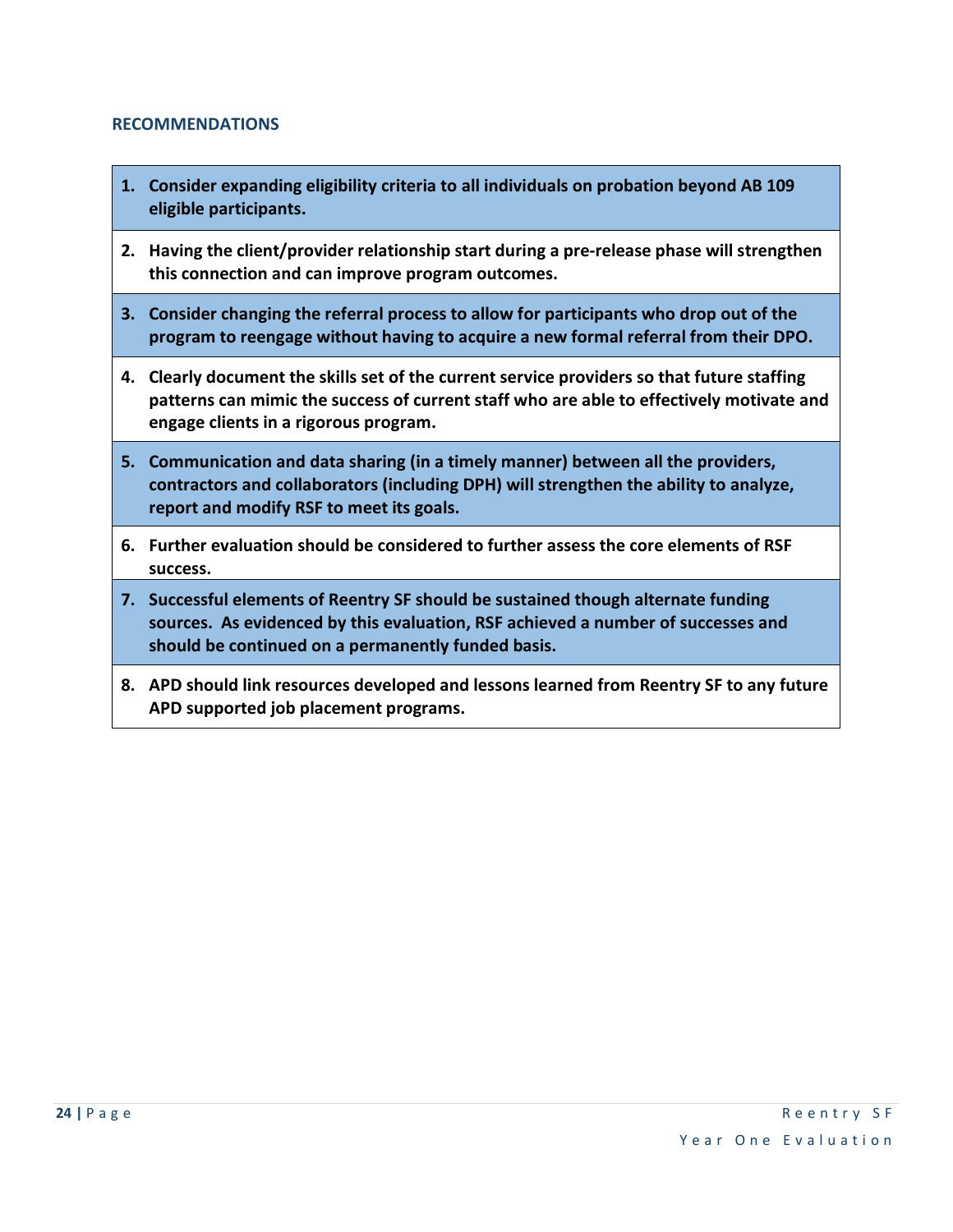#### **ABOUT THE EVALUATORS: THE BRIDGING GROUP**

Founded in 2008, The Bridging Group (TBG) is a consulting firm focusing on the effect of incarceration on the public's health, families and community re-entry. The company's expertise includes: 1) Capacity Building Assistance &



Organizational Development; 2) Evaluation & Research; 3) Fund & Program Development; 4) Policy Development; and 5) Training, Education & Dissemination. Together, the principal consultants have over 45 years of experience working on the development, implementation and evaluation of programs serving individuals and families affected by the criminal justice system. In addition to the principal consultants, The Bridging Group works with a team of [affiliated consultants](http://www.thebridginggroup.com/about.html#affiliated) who represent some of the country's leading experts in criminal justice-based program development, training, evaluation and dissemination. TBG staff has extensive experience working with government agencies at the local, state and federal levels and has worked in over 6 countries. TBG also has a strong community/ academic partnership with the University of California, San Francisco.

For more information about The Bridging Group, please visit [www.thebridginggroup.com](http://www.thebridginggroup.com/) or contact them at info@thebridginggroup.com.